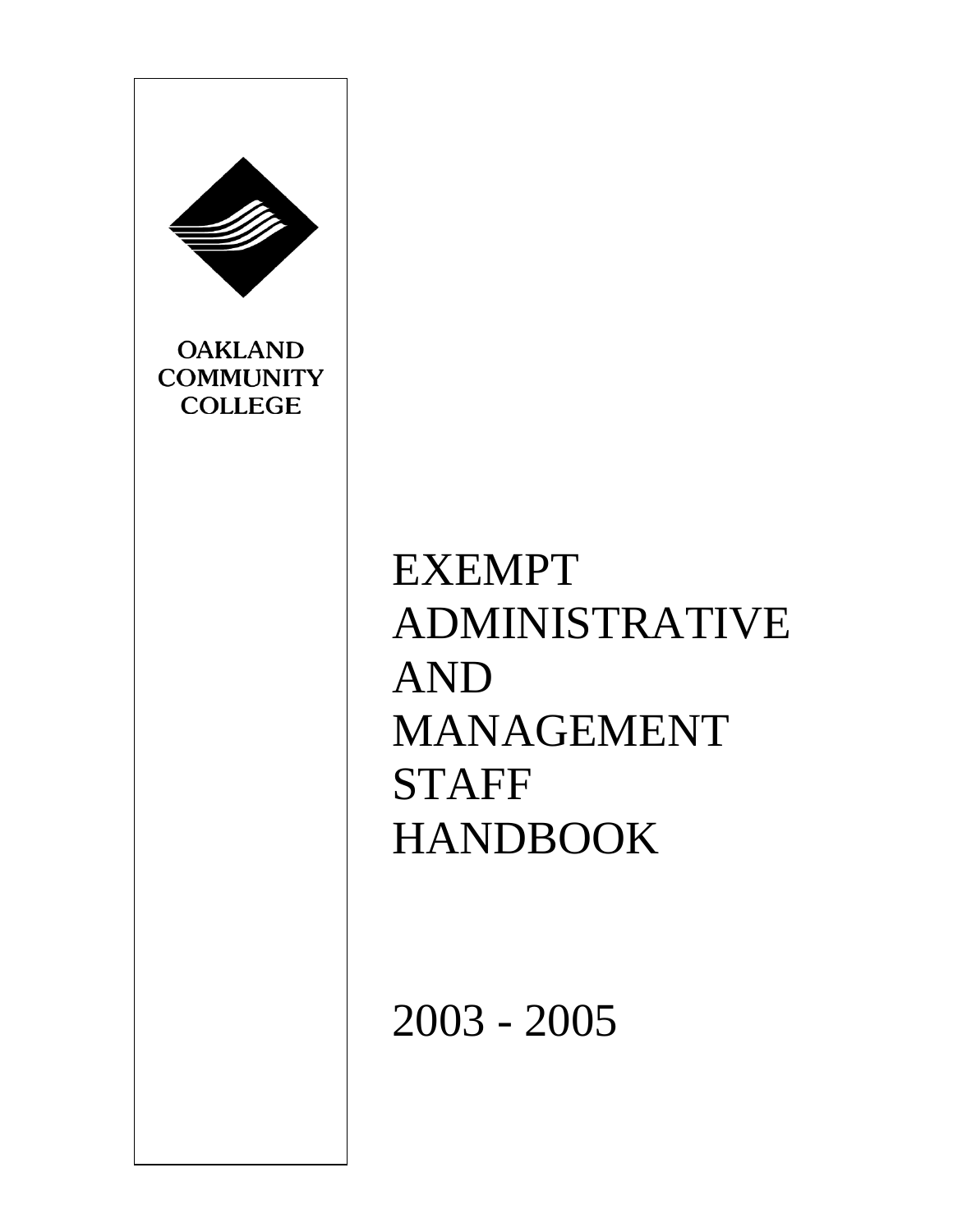# **TABLE OF CONTENTS**

# **ORGANIZATION DESCRIPTION ............................................... PAGE NO.**

| 1. |                                                       |  |
|----|-------------------------------------------------------|--|
| 2. |                                                       |  |
| 3. |                                                       |  |
| 4. |                                                       |  |
| 5. |                                                       |  |
| 6. |                                                       |  |
| 7. | Exempt Administrative and Management Staff Employees3 |  |

#### **EMPLOYEE BENEFIT PROGRAM FOR EXEMPT ADMINISTRATIVE AND MANAGEMENT STAFF**

# **EMPLOYEE COMPENSATION FOR EXEMPT ADMINISTRATIVE AND MANAGEMENT STAFF**

| 21. |  |
|-----|--|
|     |  |

# **TIMEKEEPING/PAYROLL**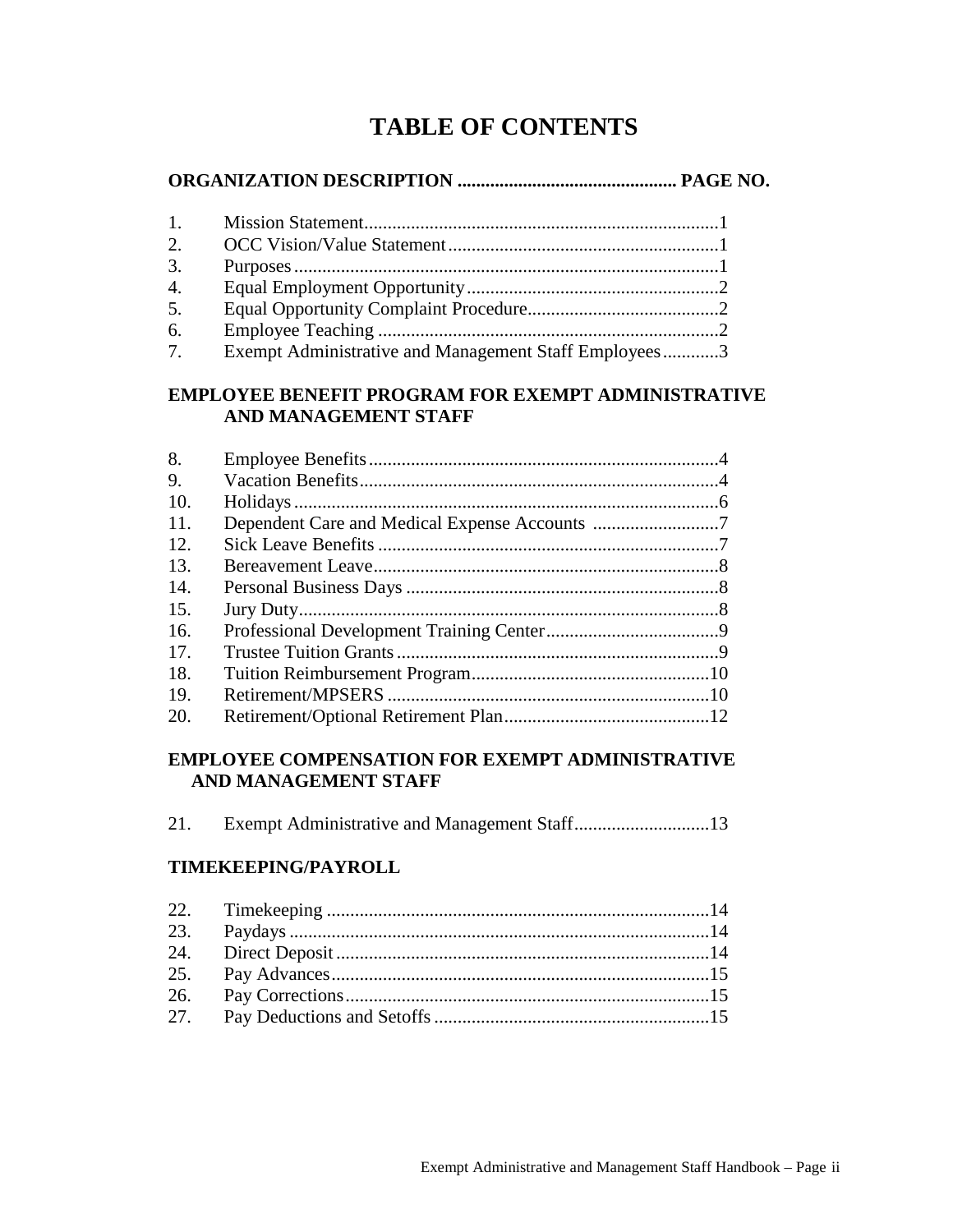# WORK CONDITIONS AND HOURS PAGE NO.

| 28. |  |
|-----|--|
| 29. |  |
| 30. |  |
| 31. |  |
| 32. |  |
| 33. |  |
| 34. |  |
| 35. |  |
| 36. |  |
| 37. |  |
| 38. |  |

# **EMPLOYEE CONDUCT AND DISCIPLINARY ACTION**

| 39. | Sexual and Other Unlawful Harassment (Board Policy 0.0.2) 24 |  |
|-----|--------------------------------------------------------------|--|
| 40. |                                                              |  |
| 41. | Equal Opportunity/Sexual Harassment Complaint Procedure25    |  |
| 42. |                                                              |  |
| 43. |                                                              |  |
| 44. |                                                              |  |
|     |                                                              |  |
|     |                                                              |  |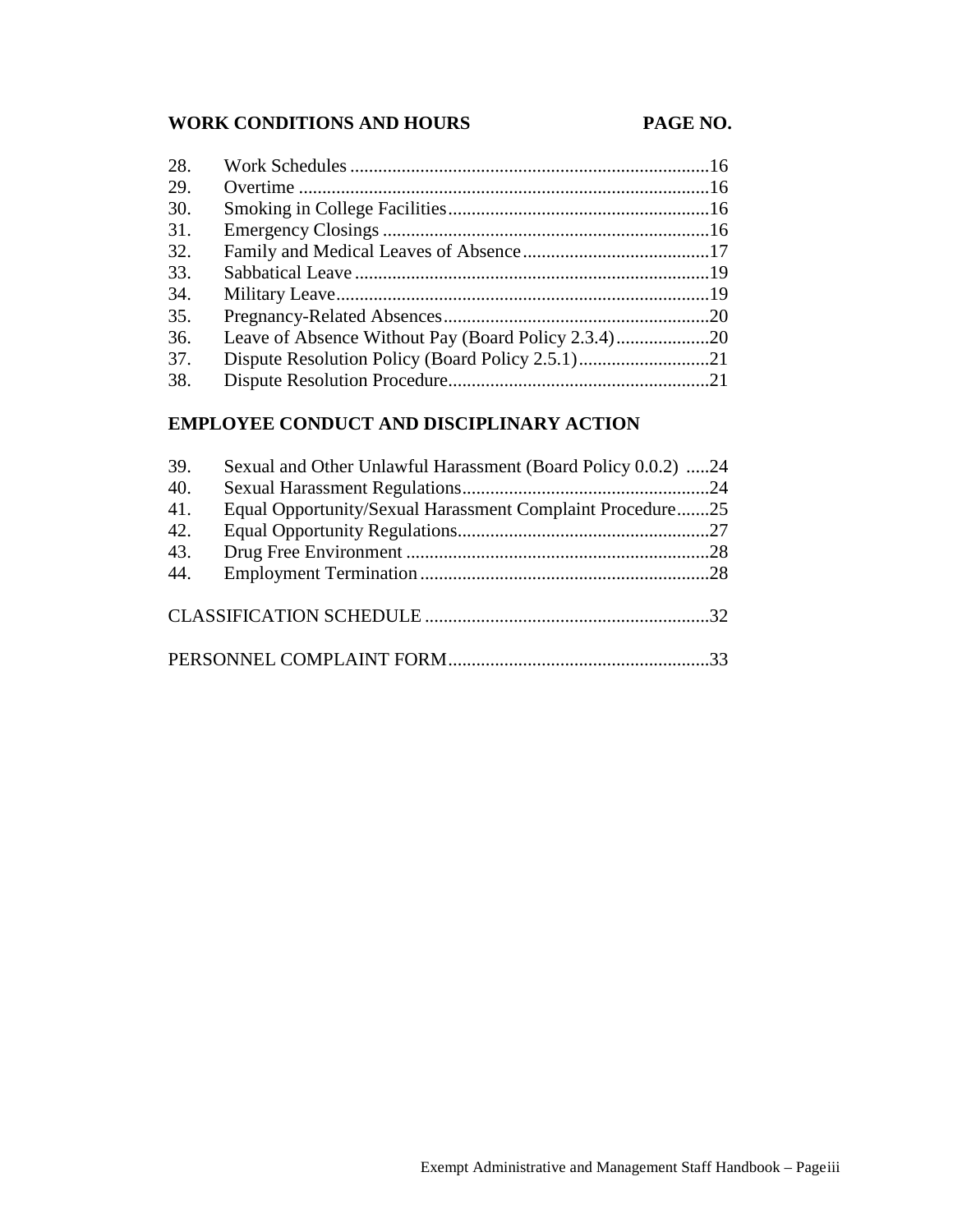# **INTRODUCTORY STATEMENT**

The Exempt Administrative and Management Staff Handbook is designed to provide information about working conditions, employee benefits, and relevant board policies affecting the employment of Exempt Administrative and Management Staff.

In case of conflict between this document and Board policy statements or established past practices, the Board policy statements shall prevail.

Any questions regarding the provisions of this handbook should be referred to the Human Resources Department.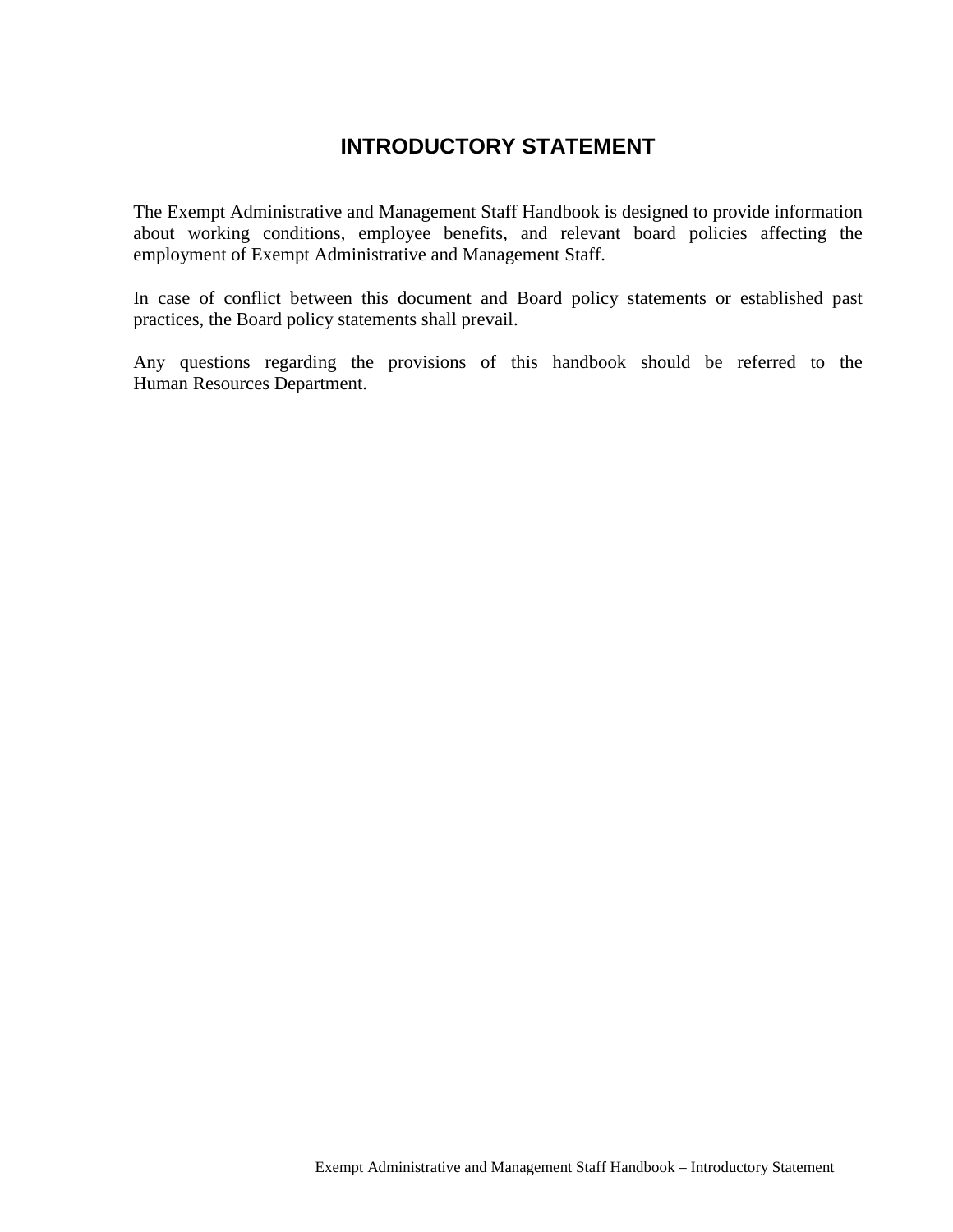# **ORGANIZATION DESCRIPTION**

#### **1. Mission Statement**

Oakland Community College is a student-centered institution which provides quality learning opportunities for individuals, communities, and organizations on an accessible, affordable basis.

#### **2. OCC Vision/Value Statement**

Oakland Community College is a dynamic, accessible, learning-centered community dedicated to excellence. This community values:

- Shared responsibility, open communication, collaboration;
- Personal empowerment, integrity, ethical commitment;
- Diversity, global awareness, responsiveness to community needs.

#### **3. Purposes**

Oakland Community College provides quality:

- Educational experiences enabling students to transfer to other institutions of higher education.
- Occupational and technical learning opportunities to improve student's employability.
- Community services, including cultural, social, and enrichment opportunities for lifelong learning.
- Opportunities in development education to prepare students for college-level studies.
- Workforce development training and learning opportunities to meet the needs of business and industry.
- General education opportunities enabling students to learn independently and develop skills for personal and career success.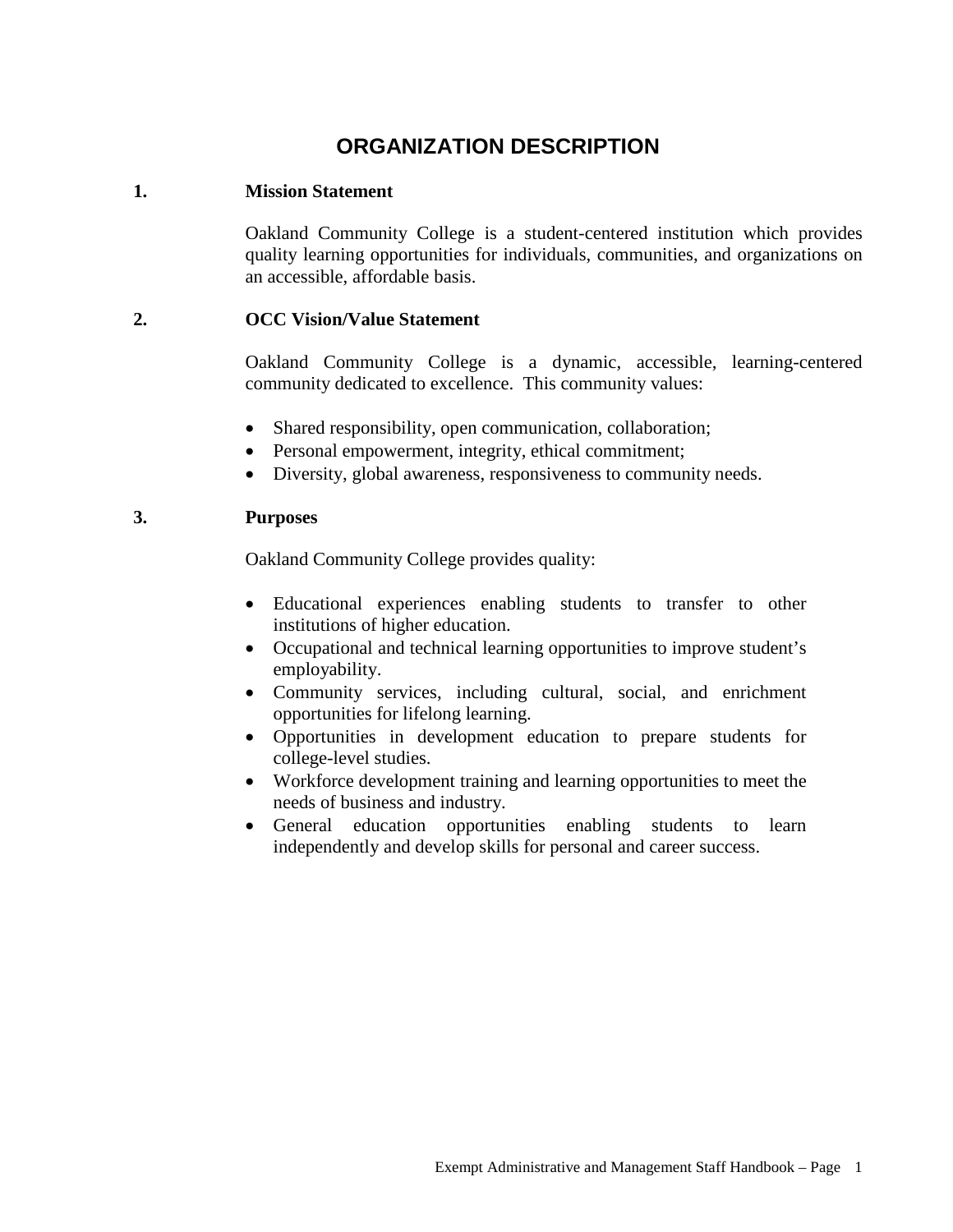### **4. Equal Employment Opportunity**

Oakland Community College does not discriminate against applicants, employees or students on the basis of race, religion, color, national origin or ancestry, sex (including sexual harassment), age, height, weight, marital status, sexual orientation, Vietnam era veteran status or disability, nor will sexual harassment be tolerated in its employment practices and/or educational programs or activities. Those concerned about the above should contact the Equal Opportunity Compliance Office, Oakland Community College, 2480 Opdyke Road, Bloomfield Hills, Michigan, 48304-2266; (248) 341-2034.

# **5. Equal Opportunity Complaint Procedure**

Exempt Administrative and Management Staff who feel they have been subjected to discrimination or harassment based upon race, religion, color, national origin or ancestry, age, sex (including sexual harassment), age, height, weight, marital status, sexual orientation, Vietnam era veteran status, or disability, nor will sexual harassment be tolerated in its employment practices and/or educational programs or activities. Those concerned about the above should contact the Equal Opportunity Compliance Officer, Oakland Community College, 2480 Opdyke Road, Bloomfield Hills, Michigan, 48304-2266; (248) 341-2034, within ten (10) working days of the act(s) of which the person complains.

# **6. Employee Teaching**

Full-time Exempt Administrative and Management Staff may teach part-time at the College provided they meet the required minimum qualifications as identified in the Faculty Master Agreement. Part-time teaching by full-time College employees (other than full-time faculty) is limited by the Faculty Master Agreement.

In addition, Administrators may teach no more than two (2) classes per academic year for Oakland Community College.

Rates of pay for part-time teaching by full-time College employees vary but are governed by a pay formula. Those wishing to teach on a part-time basis should contact the Human Resources Department for an explanation of the contractual restrictions, qualifications, process, and pay formula.

Full-time employees who wish to teach part-time at the College must have the approval of the appropriate faculty department and notify the immediate supervisor.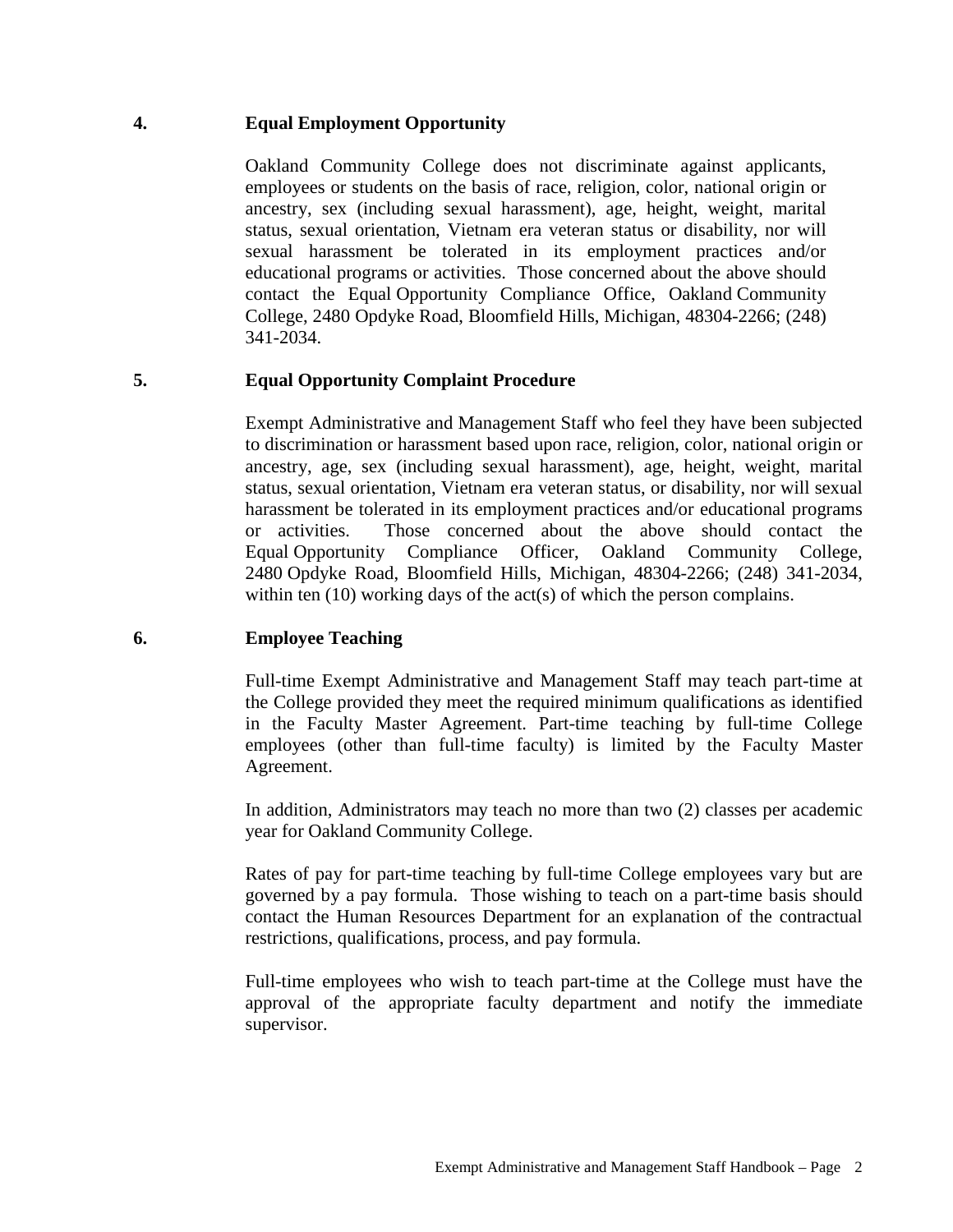# **7. Exempt Administrative and Management Staff Employees**

#### A. Officers of the College

The officers of Oakland Community College shall be the Chancellor and those members of the Chancellor's Council who report directly to the Chancellor.

#### B. Exempt Administrative and Management Staff

The terms "Exempt Administrators and Exempt Management Staff" shall include, in addition to the Officers of the College, members of the Chancellor's Council, Management Staff who report directly to the Chancellor or members of the Chancellor's Council, Administrative Staff who report to the Chancellor, the Controller, Human Resources staff, Public Safety employees (except those organized under the Public Safety Master Agreement) and confidential employees.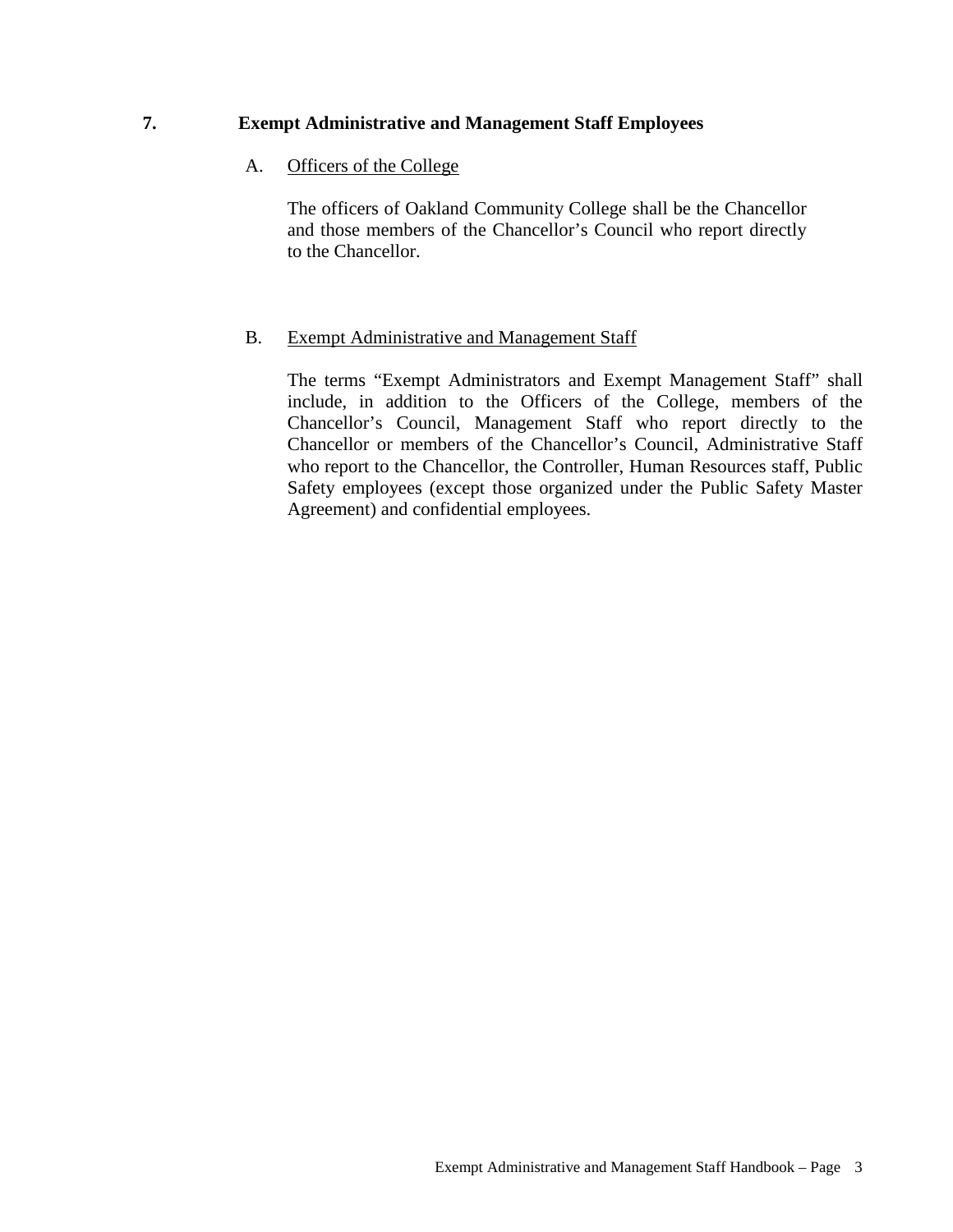# **EMPLOYEE BENEFIT PROGRAM FOR EXEMPT ADMINISTRATIVE AND MANAGEMENT STAFF**

#### **8. Employee Benefits**

The college prepares a Compensation Benefits Profile for all full-time Exempt Administrative and Management Staff employees and distributes the information annually. The profile shows various benefit coverages and their monetary value. Questions regarding benefits can be addressed to the Human Resources Specialist serving a particular site.

Details regarding benefits, i.e., medical, dental, vision, and other income stabilization plans, can be found in the respective group FLEXCOMP booklet. The FLEXCOMP booklet covers the following programs in precise detail:

- Medical Plan Programs/Options
- Dental Plans/Options
- Vision Plans/Options
- Term Life and AD&D Insurance/Options
- Short Term Disability/Options
- Long Term Disability/Options
- Whole Life Insurance/Options
- Flexible Spending/Reimbursement Account
- Tax Deferred Options 403(b)

Please contact the Human Resources Department with any questions regarding information contained in the FLEXCOMP booklet.

Each Exempt Administrative and Management Staff member will cost share 10% of the premium for the medical plan elected.

#### **9. Vacation Benefits**

The immediate Supervisor shall give prior approval for scheduled vacation.

Exempt Administrative and Management Staff receive vacation benefits as follows: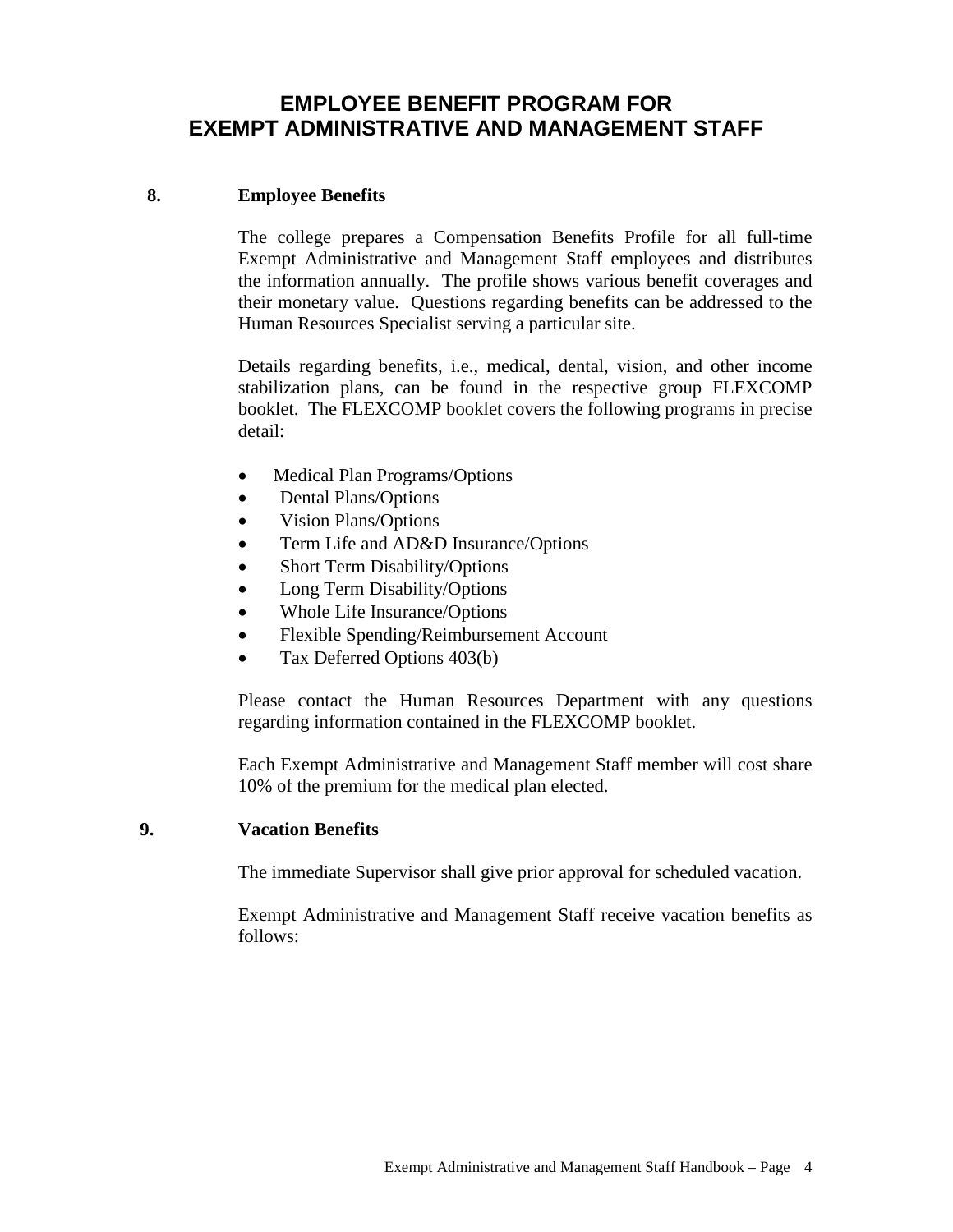#### A. Officers and Administrators

Full-time Officers and Exempt Administrators shall be entitled to annual vacation allowances at the rate of two days per month up to a total of twenty-four (24) days per year. Vacation accrued but not taken may be carried forward to the next contract period to a maximum of forty-eight (48) days.

i. Effect of Employment as a Faculty Member.

Officers or Exempt Administrators who have received approval from the Board of Trustees to terminate their administrative positions during the course of an academic year in order to become members of the faculty will receive compensation for all the earned vacation days in their accumulated banks prior to employment as faculty members at their regular pay rate.

B. Exempt Management Staff

Full-time Exempt Management Staff shall be entitled to annual vacation allowances at the following rates:

| Period of Employment    | <b>Vacation Allowance</b>                                                          |
|-------------------------|------------------------------------------------------------------------------------|
| 0 through 12 months     | One (1) day per month, not to exceed<br>ten $(10)$ days                            |
| 12 mos. through 60 mos. | One and-a-half $(1-1/2)$ days per<br>month to a maximum of eighteen<br>$(18)$ days |
| 61st month and above    | Two (2) days per month to a<br>maximum of twenty-four (24) days                    |

The date of initial employment or hire with the College shall be used for computation purposes. Vacation accrued but not taken may be carried forward to the next contract period to a maximum of fortyeight (48) days.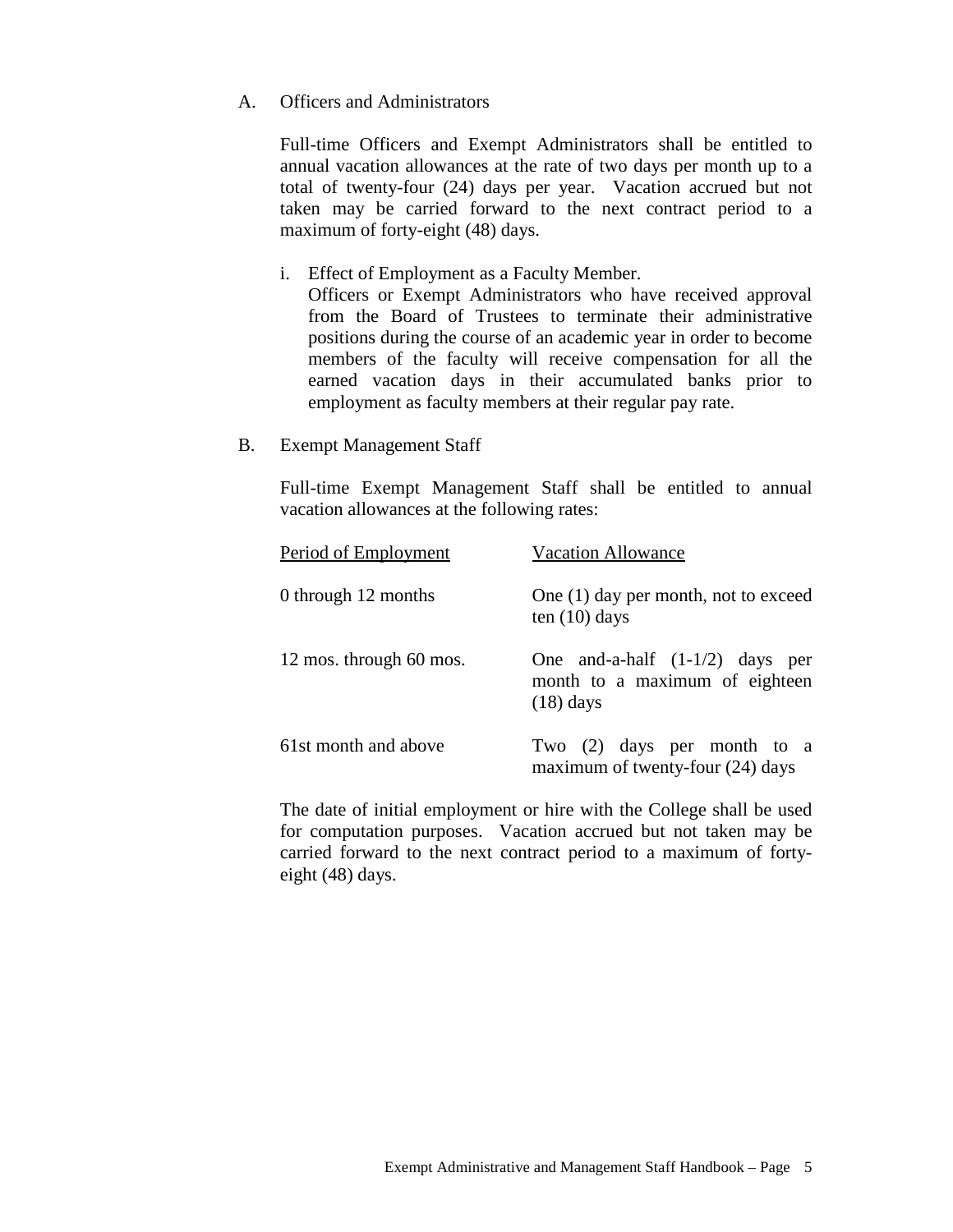#### C. Termination

In the event that employment is terminated, either voluntarily or involuntarily, the Officers or Exempt Administrative and Management Staff shall receive compensation in cash at their annual salary rates for any accrued and unused vacation days to a maximum of twenty-four (24) days. Any additional vacation days which the Officers or Exempt Administrative and Management Staff may have accrued beyond the twenty-four (24) days must be taken between the date of notification of termination and the date upon which the termination becomes effective. If it is impossible for any reason to take or use all of said vacation days, unused days shall be forfeited.

In the event that employment is terminated, either voluntarily or involuntarily, and the Officers or Exempt Administrative and Management Staff have used vacation days in excess of those earned, the overpayment shall be deducted from their salary checks at their current contractual salary rates.

D. Death

In the event that Officers or Exempt Administrative and Management Staff of the College should die while actively employed, the College shall compensate the estate in an amount equal to the number of earned vacation days in the deceased's accumulated banks at the time of death.

#### **10. Holidays**

Exempt Administrative and Management Staff shall be granted holiday time off on the holidays listed below:

- New Year's Day (January 1)
- Martin Luther King, Jr. Day (third Monday in January)
- Memorial Day (last Monday in May)
- Independence Day (July 4)
- Labor Day (first Monday in September)
- Thanksgiving Day (fourth Thursday in November)
- Day after Thanksgiving
- Christmas Eve (December 24)
- Christmas (December 25)
- New Year's Eve (December 31);

and any other holidays that the Board of Trustees declares or designates as legal holidays.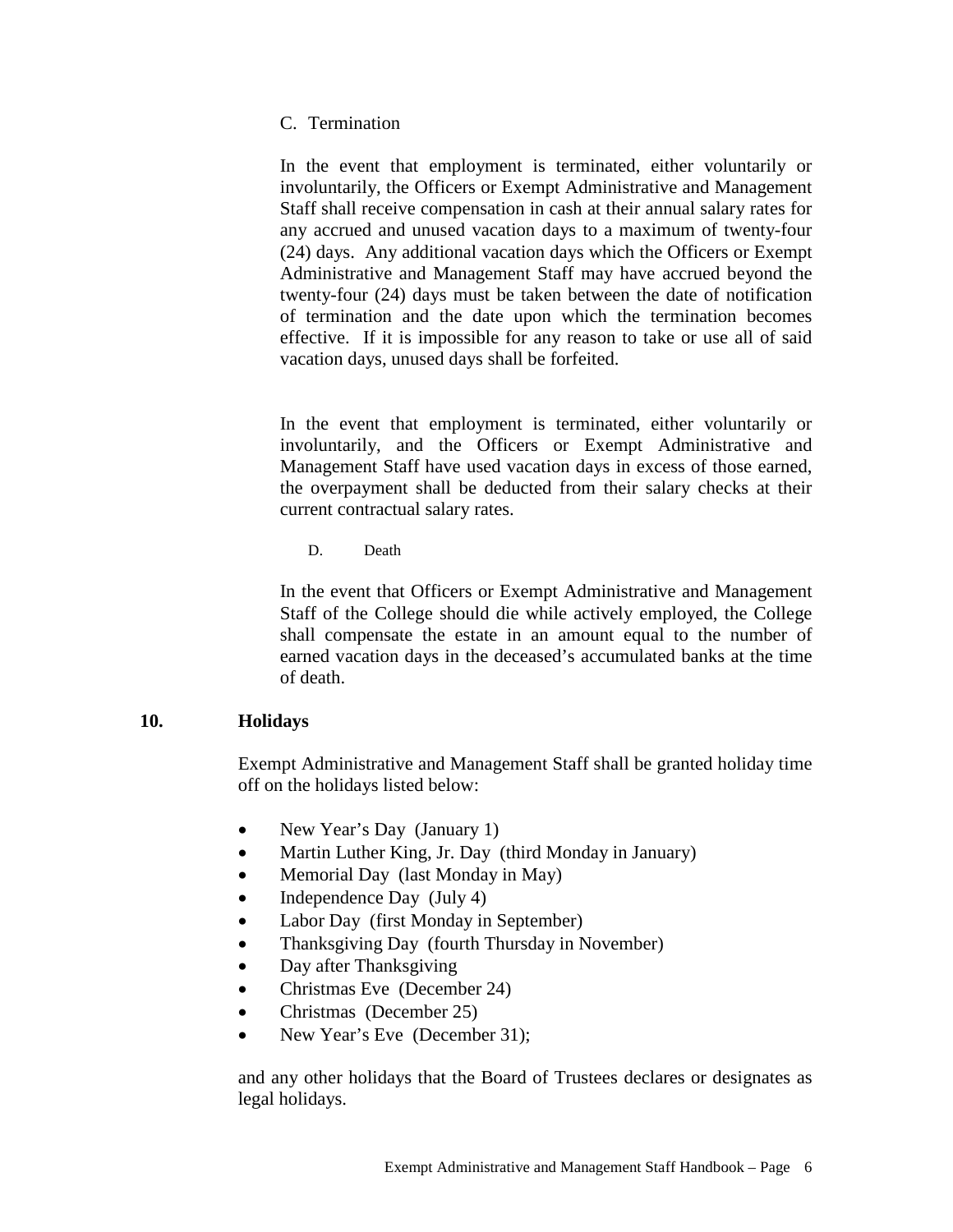Whenever any of these holidays fall on the sixth and/or seventh day of the employees' regular work week, and state authorities transfer its observance to another day, that day shall then be considered the holiday.

The Chancellor has the discretion to identify up to two (2) additional paid leave days per fiscal year. The Human Resources Department will post an announcement at each College location approximately two (2) weeks prior to the additional paid leave day.

#### **11. Dependent Care and Medical Expense Accounts**

All Exempt Administrative and Management Staff are covered by FLEXCOMP. Those individuals covered by FLEXCOMP have the following option:

#### Flexible Spending/Reimbursement Accounts

- Dependent Care Account
- Medical Expense Account

Employees choose benefits (including medical and dependent care) from a list of options and contribute a part of pre-tax salaries to a dependent care or medical expense account. This option allows employees to minimize the federal tax they must pay for dependent care and medical expenses.

#### **12. Sick Leave Benefits**

Exempt Administrative and Management Staff of the College earn Sick Leave as follows:

Paid sick leave shall be available to Exempt Administrative and Management Staff at a rate of one (1) day per month. There is no limit to Sick Leave accumulation. In the event of a sustained illness or injury, an employee may utilize his/her bank of sick leave for the extent of the illness (if the employee's bank has sufficient number of sick days) or the employee may opt to initiate Short-term Disability Benefits (see Benefits) at the 15th consecutive calendar day of illness or injury. Should the absence due to illness or injury extend beyond a period of 90 calendar days, said employee may opt to initiate Long-term Disability (see Benefits) at the 91st consecutive calendar of illness or injury. An employee absent over ten (10) consecutive working days because of illness or injury, shall have a physician's certificate substantiating his/her absence and authorizing the employee to return to work prior to return. An employee will not be paid for unused sick leave.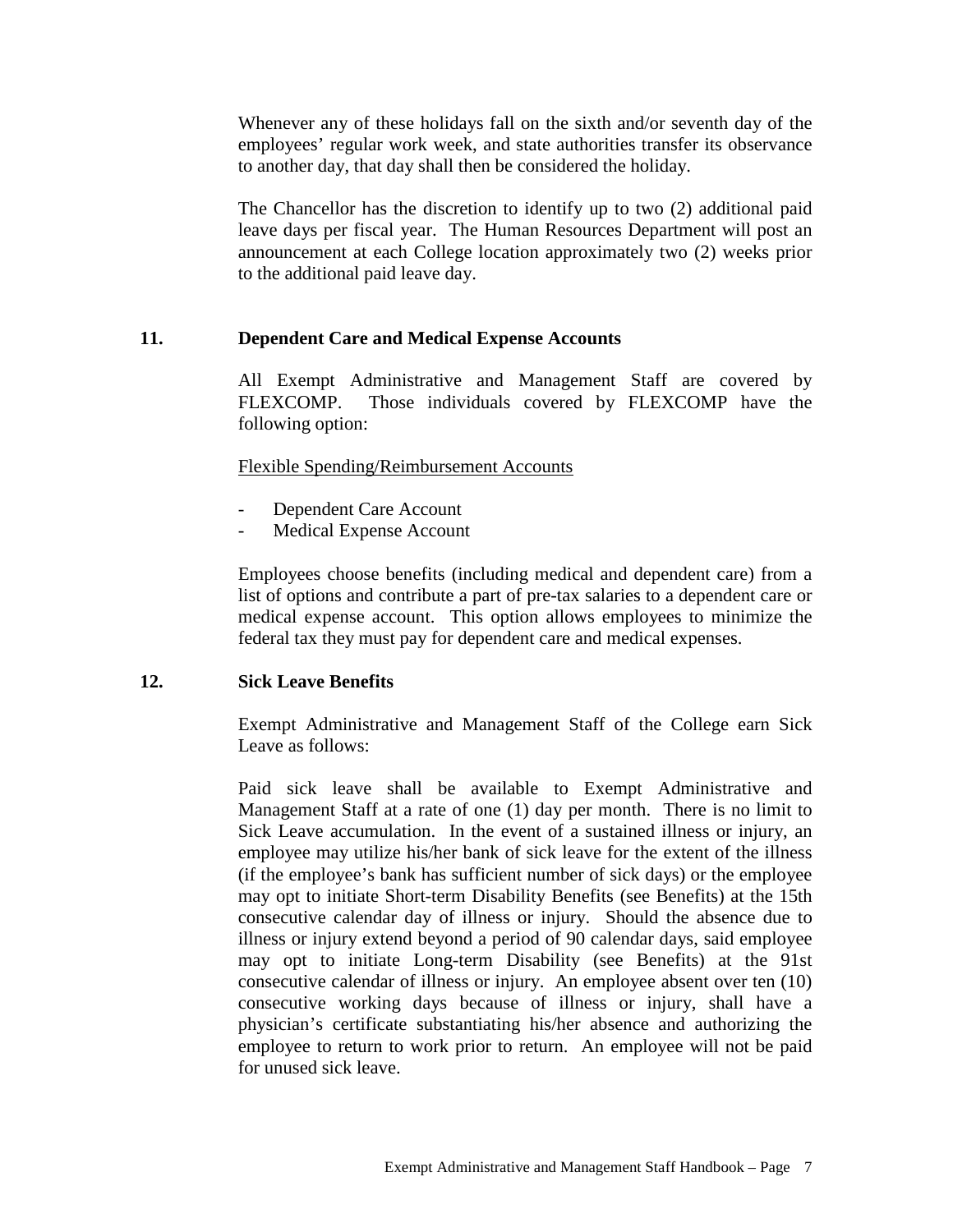### **13. Bereavement Leave**

Exempt Administrative and Management Staff who wish to take time off due to the death of an immediate family member should notify their supervisor immediately.

OCC defines "immediate family" as the employee's spouse, mother, father, son, daughter, brother, sister, mother-in-law, father-in-law, grandparents, spouse's grandparents, grandchildren, or any relative living in the employee's immediate household.

Paid bereavement leave for a period of three (3) days with pay shall be available to the employee in the case of death of any member of the employee's or spouse's immediate family (children, parents, siblings, grandparents, grandchildren.) In special circumstances, bereavement may be extended to the employee in the case of death to significant others who have either lived with the employee for a period of years or who have provided an *in loco parentis* relationship over the years.

In addition, under extenuating conditions, additional leave with or without pay beyond the three (3) days may be approved by the Chief Human Resources Officer or his/her designee. Requests for an extension of bereavement must be initiated prior to the third day of leave. The request for extension may be verbal and may be initiated through the immediate supervisor to Human Resources for approval. Upon the employee's return, the request shall be submitted in writing to Human Resources.

#### **14. Personal Business Days**

Paid personal business leave shall be available to the employee at the rate of three (3) days per year. Personal business leave shall, in most instances, be requested of the immediate supervisor in advance of the requested day of leave. The advance request time may vary depending upon the reason(s) for the personal business leave. Personal business leave not requested in advance may be denied at the discretion of the supervisor and result in loss of pay for the day. Personal business leave is not cumulative, but is available on a year-to-year basis. An employee will not receive pay for unused personal business leave.

#### **15. Jury Duty**

OCC encourages its personnel to fulfill their civic responsibilities by serving jury duty when required.

Personnel must show the jury duty summons to their supervisor as soon as possible so that the supervisor may make arrangements to accommodate their absence. Employees are expected to report for work whenever the court schedule permits.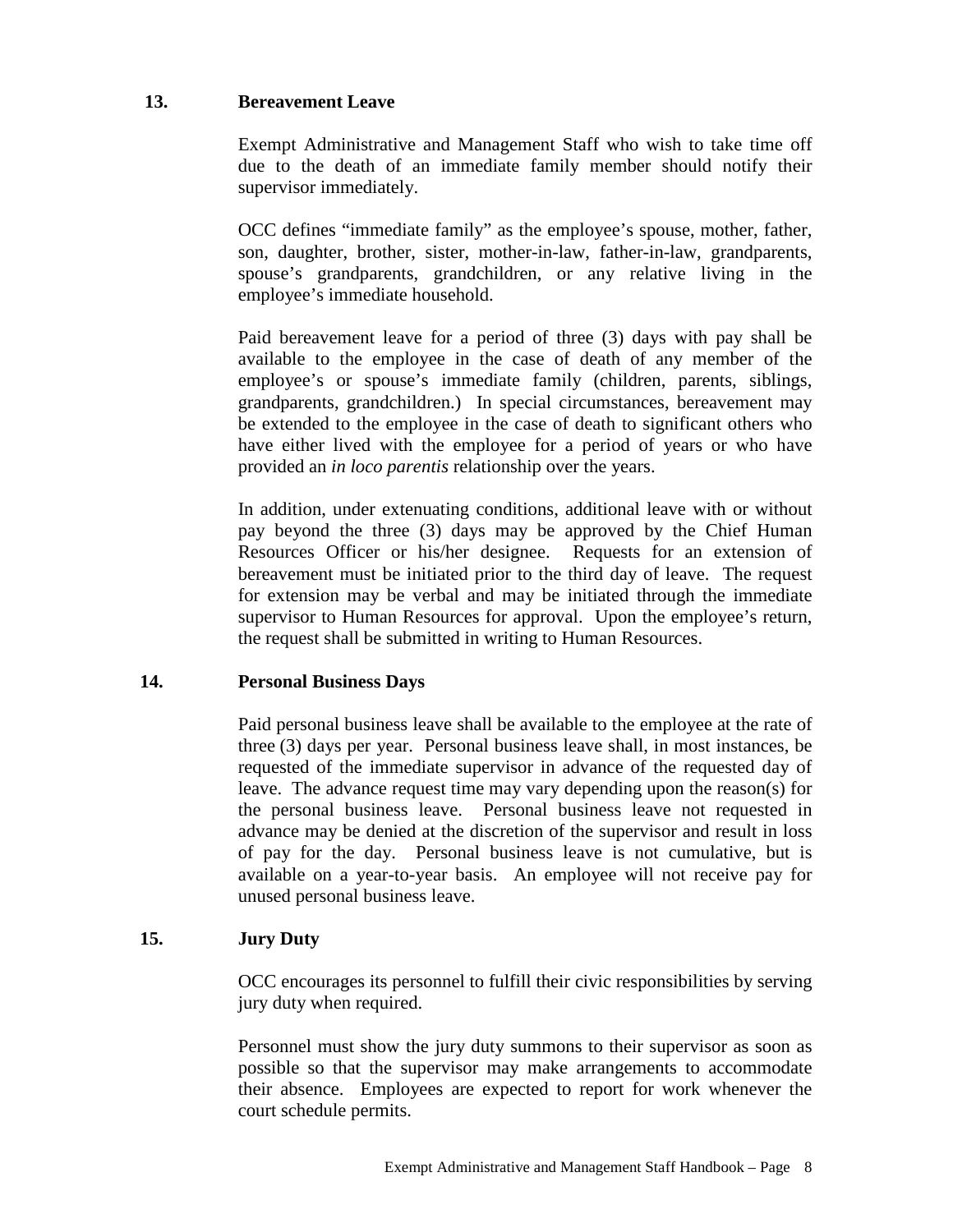OCC will continue to provide Exempt Administrative and Management Staff's pay and benefits for the full term of the jury duty absence. It is the employee's responsibility to reimburse the College for any payments received for jury duty, less mileage.

#### **16. Professional Development Training Center**

The College provides opportunities for staff to participate in staff development activities. Information about programs offered can be found on the InfoMart. Each exempt employee shall complete staff development activities as directed by the immediate supervisor. Individuals may request supervisory approval to attend other staff development activities through the PDTC.

#### **17. Trustee Tuition Grants**

All full time Exempt Administrative and Management Staff of the College may attend classes at the College which are offered at hours outside of their assigned responsibilities without the payment of tuition and fees, since inservice training and growth is of benefit to the College.

#### Trustee Tuition Grants to Employees - Procedure

To apply and receive Trustee Tuition Grants, full-time employees or spouses or dependent children residing at home shall take the following steps:

- 1. Obtain the Employee/Dependent Tuition Authorization Affidavit form. The forms will be available at each campus in Enrollment Services and the Business Office.
- 2. For dependents, the Employee/Dependent Tuition Authorization Affidavit form must be completed and signed by both the employee and their dependent every semester.
- 3. For employees, the Employee/Dependent Tuition Authorization Affidavit form must be completed and signed only the first time they take classes at OCC beginning with the Summer 2002 semester unless their classification changes.
- 4. The employee/dependent will give the completed Affidavit form to a Student Services Specialist, (SSS) **before** the payment deadline.
- 5. The SSS will update the employee/dependent student record in order to have the eligible tuition and associated fees waived.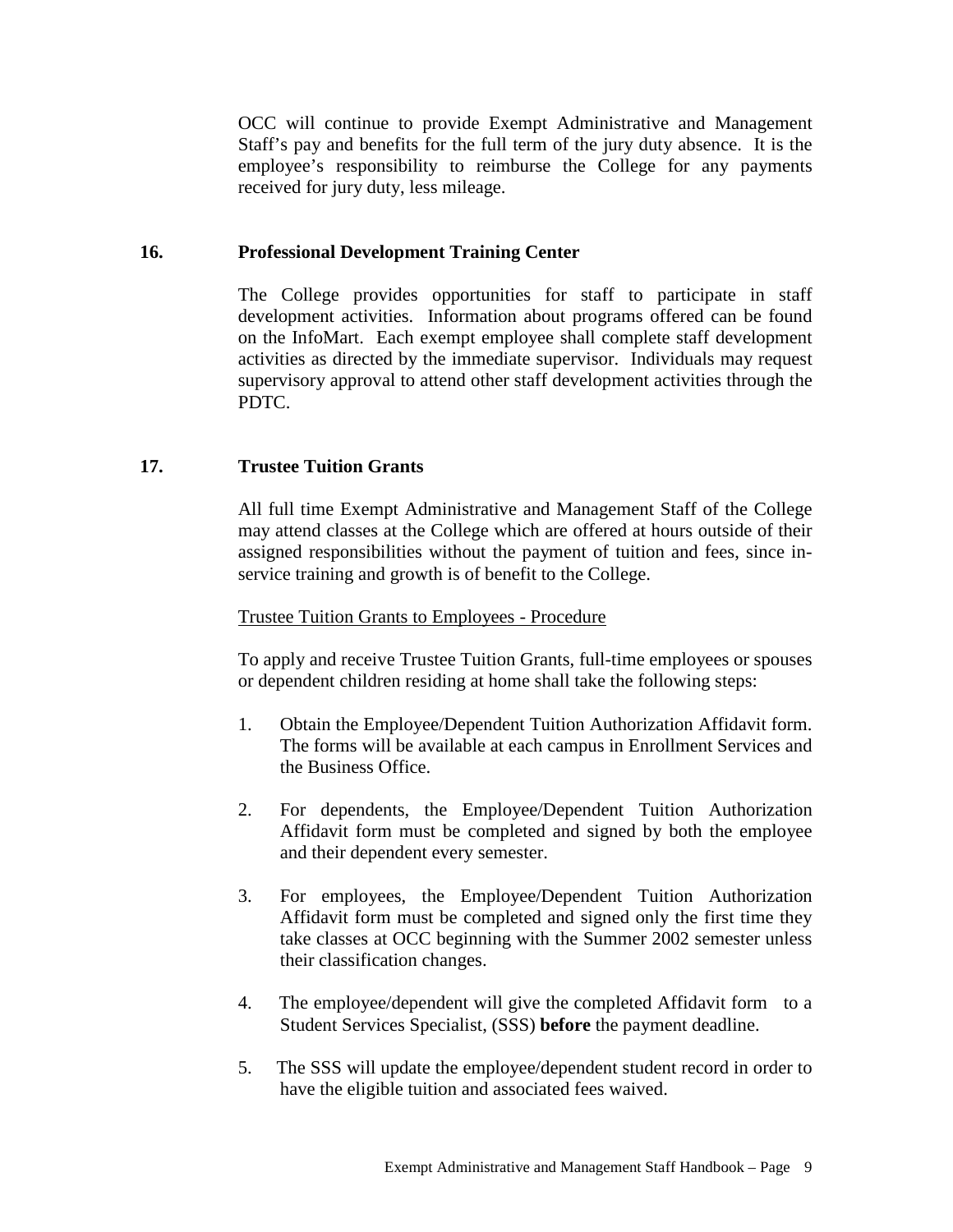- 6. The employee/dependent will go to the cashier's office **only if there is a remaining balance due.**
- 7. The SSS will forward the Affidavit to the Human Resources Department who will verify the information.

While educational assistance is expected to enhance employees' performance and professional abilities, OCC cannot guarantee that participation in formal education will entitle the employee to automatic advancement, a different job assignment, or pay increases.

#### **18. Tuition Reimbursement Program**

Full-time Exempt Administrative and Management Staff are entitled to tuition reimbursement for course work at other institutions. All course work must be normally taken outside of regular work hours on the employee's own time. Tuition reimbursement shall be for tuition only and shall not include reimbursement for books, fees, or any other related expenses.

Effective July 1 of each fiscal year, the Board shall appropriate \$7,500 in its operating budget each fiscal year to be used to pay Exempt Administrative and Management Staff members' tuition for course work at other institutions. The course work or program of study must be pertinent to the needs of the College and/or duties of the employee and must be taken at an accredited institution of higher education. The course work must provide the employee with additional areas of competence.

The maximum total of tuition paid to any individual will be equal to \$350 per credit hour up to a maximum of \$2,500 per academic year. If tuition and fees are less than \$350 per credit hour, reimbursement will be for the amount of the actual receipt. The maximum payable tuition reimbursement in any single fiscal year shall be \$7,500 for the entire group. Once this amount is depleted, no further funds are available for the academic year. Tuition monies not utilized will not carry over to the next fiscal year.

#### **19. Retirement/MPSERS**

College employees are eligible to participate in the Michigan Public School Employees Retirement System (MPSERS). The College contributes to an employee's retirement on a continuous basis. Rules regarding length of service, eligibility, vesting, final average earnings, etc., are found in the MPSERS Guidelines booklet available through either the Human Resource Department or the MPSERS office. General discussion and information regarding the pension plan or system can be obtained from the Human Resources Specialist serving a particular site. Detailed information and retirement counseling should be addressed to the MPSERS office.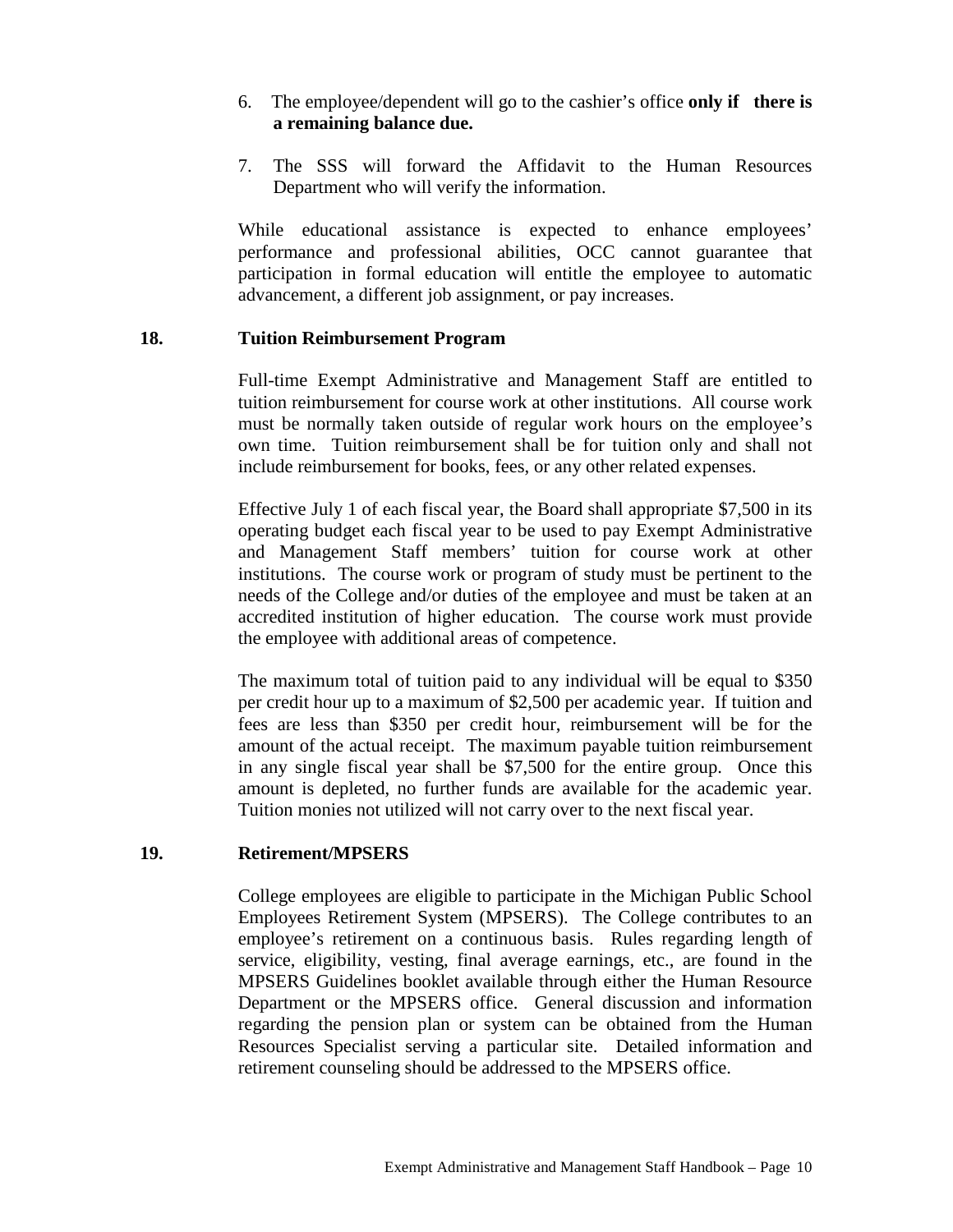Information pertaining to MPSERS is complex but absolutely vital to your future financial planning and well-being. Employees are urged to review the MPSERS information, discuss it with the Human Resources Specialist serving a particular site, and to contact the MPSERS office at any time with questions or concerns.

The College does not offer, engage in, provide or suggest, in any manner, financial advice. Employees are urged to review your financial planning and future needs with your tax consultant, financial adviser, or attorney.

#### **20. Retirement/Optional Retirement Plan**

The listed below provisions shall be included as part of the Oakland Community College optional retirement plan as required by Public Act 296 of 1994. This statute mandates that the College offer a defined contribution retirement plan for full-time faculty and Administrative and Management Staff as an option to the defined benefit retirement plan through the Michigan Public School Employees Retirement System (MPSERS).

| <b>PLAN PROVIDER:</b>                   | Teachers Insurance and Annuity Association<br>College Retirement Equities Fund (TIAA-CREF)                                         |                                                                   |
|-----------------------------------------|------------------------------------------------------------------------------------------------------------------------------------|-------------------------------------------------------------------|
| <b>RATING:</b>                          | $A++$ (Superior)                                                                                                                   |                                                                   |
| <b>EFFECTIVE DATE:</b>                  | April 1, 1997                                                                                                                      |                                                                   |
| 90-DAY WINDOW:                          | First 90 calendar days of employment                                                                                               |                                                                   |
| <b>ELIGIBILITY:</b>                     | Full Time Faculty, Supervisors and Managers                                                                                        |                                                                   |
| <b>CONTRIBUTIONS:</b>                   | Employer: 11%<br>Employee: The employee's contribution rate shall<br>be equal to the MIP contribution rate, which is<br>currently: |                                                                   |
|                                         | First $$5,000$ of salary<br>\$5,001 through \$15,000<br>Over \$15,000                                                              | 3.0% of gross wages<br>3.6% of gross wages<br>4.3% of gross wages |
| <b>VESTING:</b>                         | Full/Immediate                                                                                                                     |                                                                   |
| <b>SELECTION OF</b><br><b>ACCOUNTS:</b> | Seven account choices selectable<br>by the Employee                                                                                |                                                                   |
| <b>WITHDRAWAL RULES:</b>                | Cash or annuity - 100% at age 55 or older                                                                                          |                                                                   |
| <b>TRANSPORTABILITY:</b>                | Nationwide                                                                                                                         |                                                                   |
| <b>HEALTH, DENTAL, VISION:</b>          | None                                                                                                                               |                                                                   |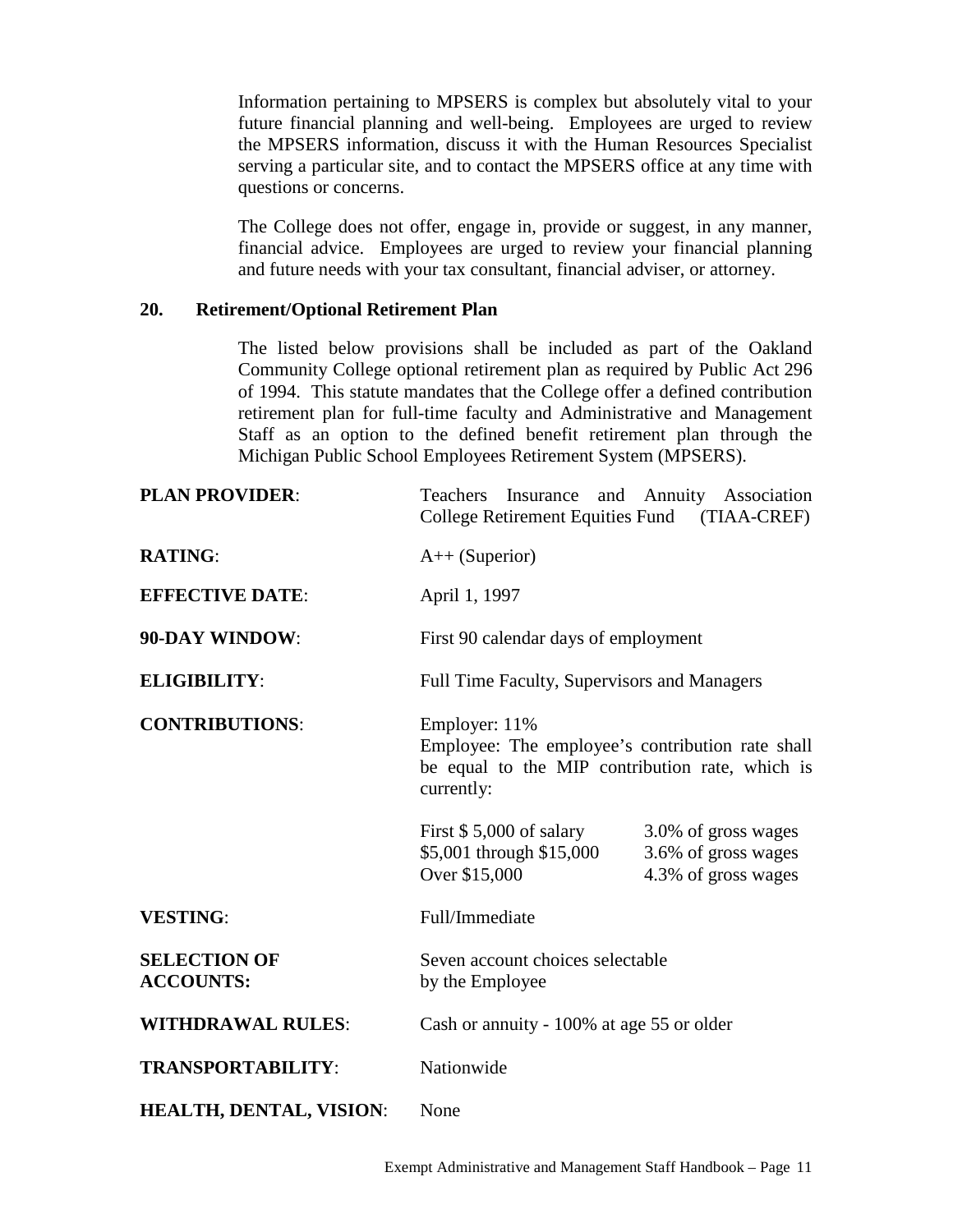# **EMPLOYEE COMPENSATION FOR EXEMPT ADMINISTRATIVE AND MANAGEMENT STAFF**

#### **21. Exempt Administrative and Management Staff**

Administrative and Management Staff personnel are hired at no higher than Step 5 of the current salary schedule; the Chancellor's written approval is required for any starting salary above Step 5. Exempt Administrative and Management Staff personnel who are hired after January 1st will not be entitled to step advancement during the following fiscal year. See pages 30-32 for the current job classification and salary schedule.

Promotions within the Administrative and Management Staff units will be accompanied by a pay increase separate and distinct from any general increase. The promotional increase will be at a step that represents a minimum of a ten (10) percent increase of the incumbent's current base pay. The Chancellor's prior approval is required for the promotional increase to exceed ten (10) percent. However, the promotional increase cannot exceed the maximum amount of the last step of the classification salary grade.

An interim assignment is a temporary assignment wherein an incumbent assumes, on a temporary basis, a position/title within a higher salary range than the incumbent's existing position/title. Such an assignment for less than thirty (30) calendar days will not have a salary adjustment. Salary for an interim assignment of 30 days or more will be at a Step that represents a minimum of 10% of the employee's current base pay.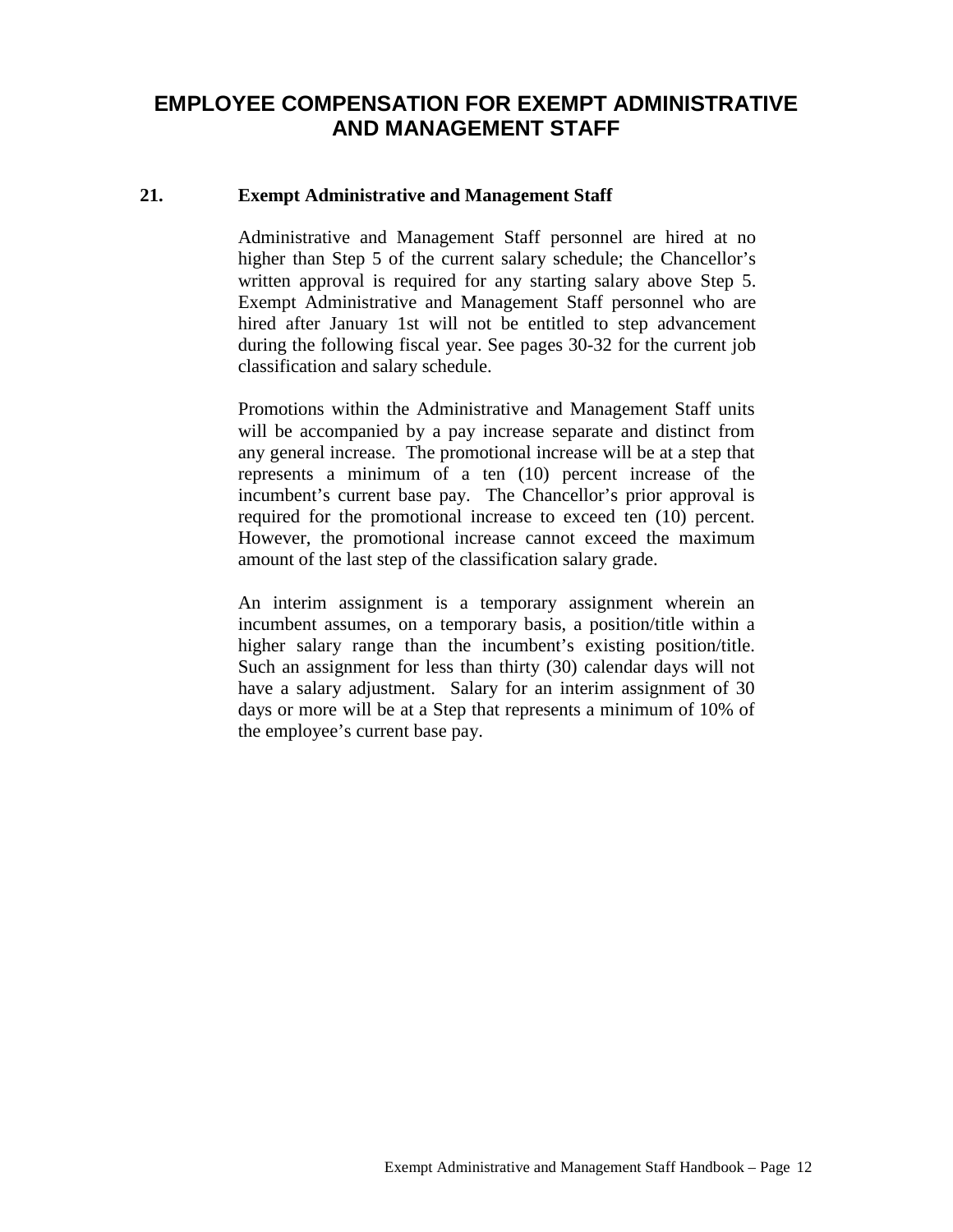# **TIMEKEEPING/PAYROLL**

#### **22. Timekeeping**

Accurately recording time worked is the responsibility of every employee. Federal and State laws require OCC to keep an accurate record of time worked in order to calculate employee pay and benefits. Time worked is all the time actually spent on the job performing assigned duties.

Hourly employees should accurately record the time they begin and end their work each day. They should also record the beginning and ending time of any split shift or departure from work for personal reasons. Overtime work must always be approved before it is performed.

Time Exception Reports for Exempt Administrative and Management Staff employees shall be submitted on a monthly basis.

Altering, falsifying, tampering with time records, or recording time on another employee's time record may result in disciplinary action, up to and including termination of employment.

#### **23. Paydays**

Full-time employees are paid biweekly on every other Thursday. In the event that a regularly scheduled payday falls on a day off such as a holiday, employees will receive pay on the last day of work before the regularly scheduled payday.

#### **24. Direct Deposit**

Employees' paychecks shall be directly deposited into their account at their financial institution. Employees' paychecks are posted to their account at the beginning of each payday. Complete earning statements listing gross pay, deductions, and net amount deposited into employees' account is mailed to employees' homes every payday.

#### **25. Pay Advances**

OCC does not provide pay advances on unearned wages to employees. In addition, no advances on sick or vacation time are provided.

#### **26. Pay Corrections**

OCC takes all reasonable steps to ensure that employees receive the correct amount of pay in each paycheck and that employees are paid promptly on the scheduled payday.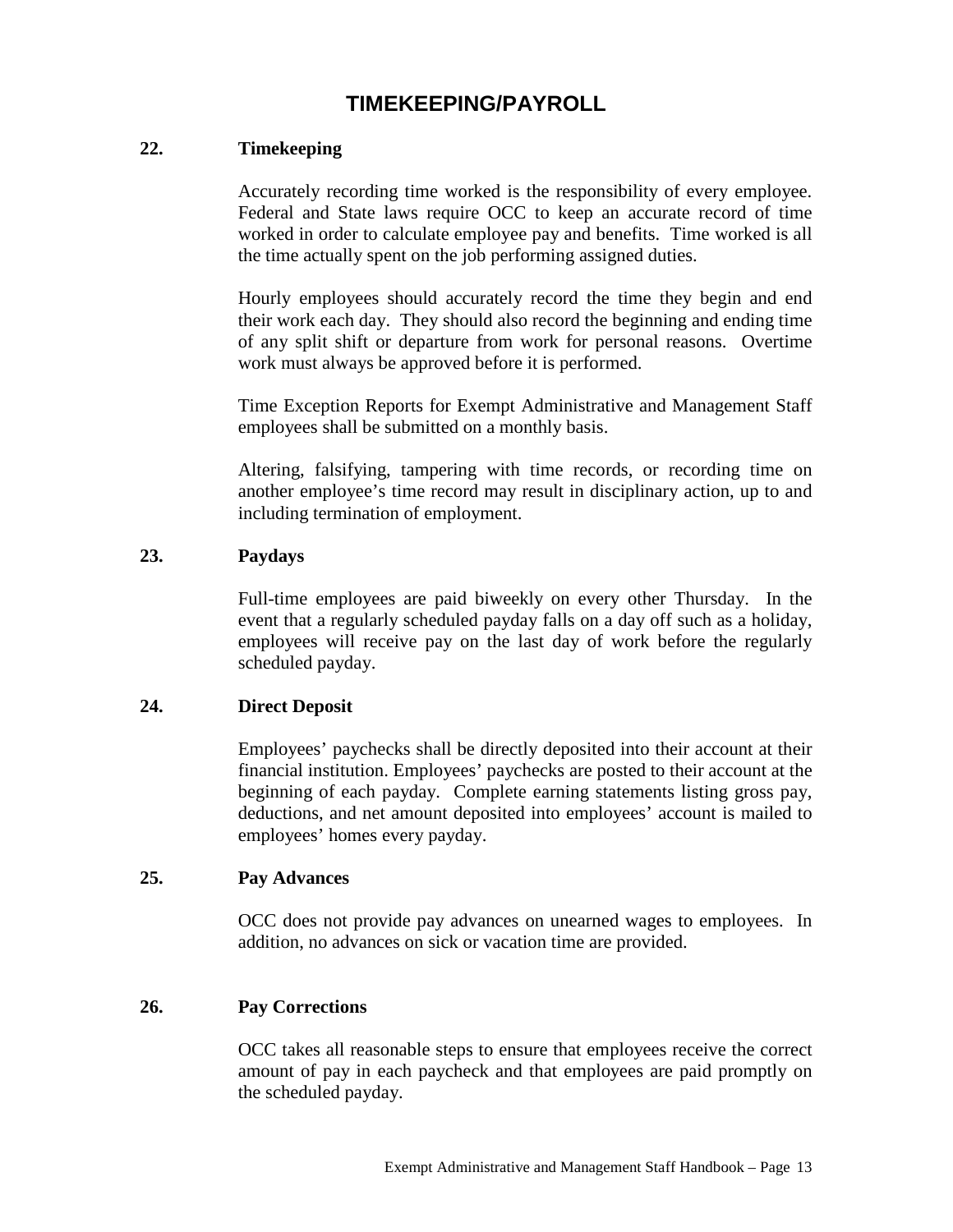In the unlikely event that there is an error in the amount of pay, the employee should promptly bring the discrepancy to the attention of the Payroll Department so that corrections can be made as quickly as possible.

#### **27. Pay Deductions and Setoffs**

The law requires that OCC make certain deductions from every employee's compensation. Among these are applicable Federal, State, and local income taxes. OCC also must deduct Social Security taxes on each employee's earnings up to a specified limit that is called the Social Security "wage base." OCC matches the amount of Social Security taxes paid by each employee.

OCC offers programs and benefits beyond those required by law. Eligible employees may voluntarily authorize deductions from their paychecks to cover the costs of participation in these programs.

Pay setoffs are pay deductions taken by OCC, usually to help pay off a debt or obligation to OCC or others. Examples of pay setoffs for OCC would be Union Dues or overpayment to an employee. Examples of pay setoffs for others would be court-ordered levies for back taxes, child support, or garnishments.

If you have questions concerning why deductions were made from your paycheck or how they were calculated, please contact the Payroll Department.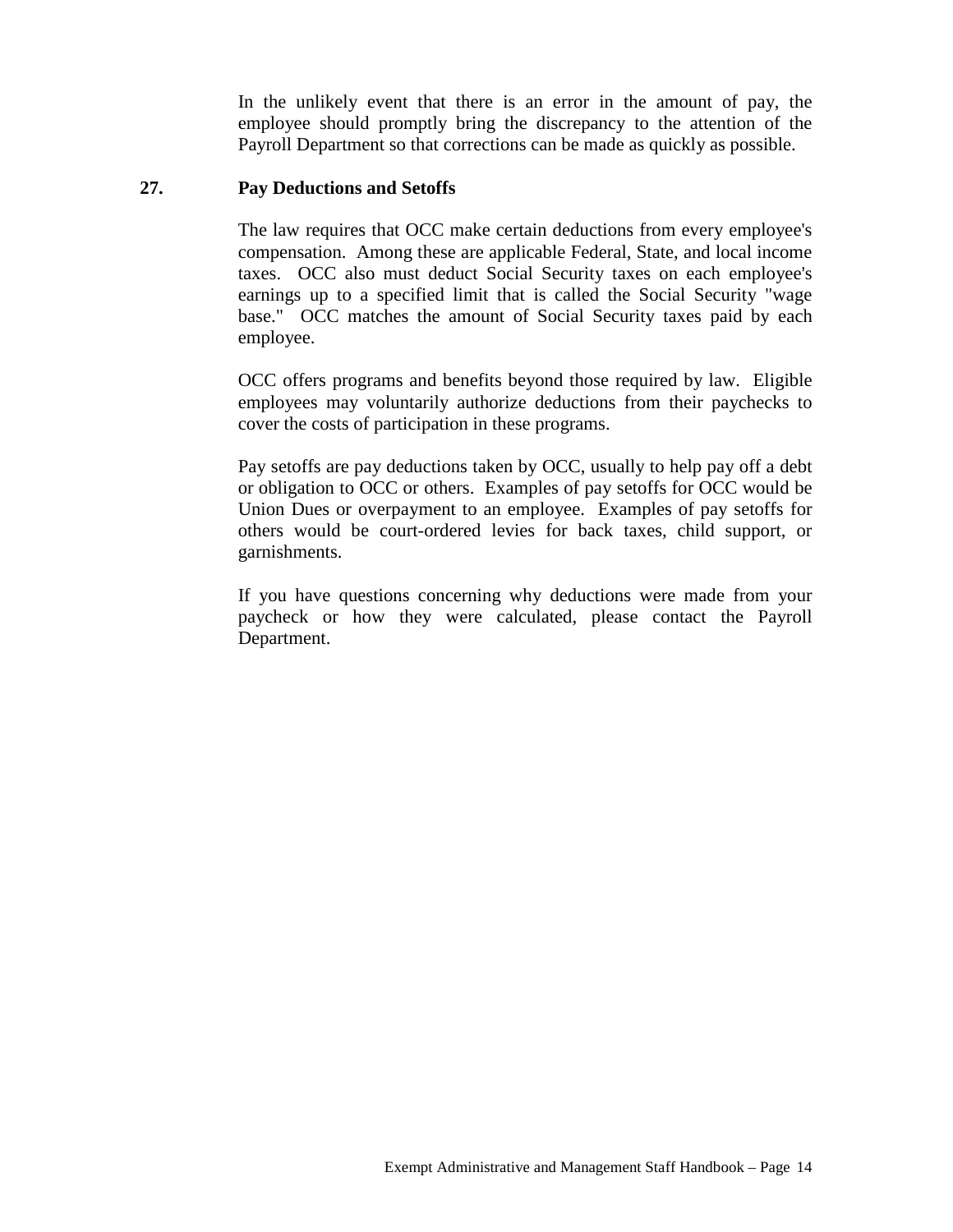# **WORK CONDITIONS AND HOURS**

#### **28. Work Schedules**

For the majority of full-time employees, the normal work week is forty (40) hours based on an eight (8) hour day, five (5) days a week.

Work schedules for some employees may vary throughout the organization. Supervisors will advise employees of their individual work schedules. Staffing needs and operational demands may necessitate variations in starting and ending times.

#### **29. Overtime**

The College will comply with the provisions of the Federal Fair Labor Standards Act generally covering wages, hours, overtime and recordkeeping. The immediate supervisor must give prior approval of overtime before it is to occur.

#### **30. Smoking in College Facilities**

Smoking is strictly prohibited within College-owned or leased buildings, including but not limited to offices, classrooms, hallways, waiting rooms, rest rooms, lunchrooms, elevators, meeting rooms, and all community areas. This policy applies to all employees, vendors, contractors, students and the public.

#### **31. Emergency Closings**

At times, emergencies such as severe weather, fires, power failures, or earthquakes, can disrupt College operations. In extreme cases, these circumstances may require the closing of a work facility. In the event that such an emergency occurs during nonworking hours, local radio and/or television stations will be asked to broadcast notification of the closing.

Emergency closing of a campus or the College will be announced on the following stations:

- 1. Radio Station: WJR (AM 760), WWJ (AM 950)
- 2. Television: WDIV, WXYZ, Fox 2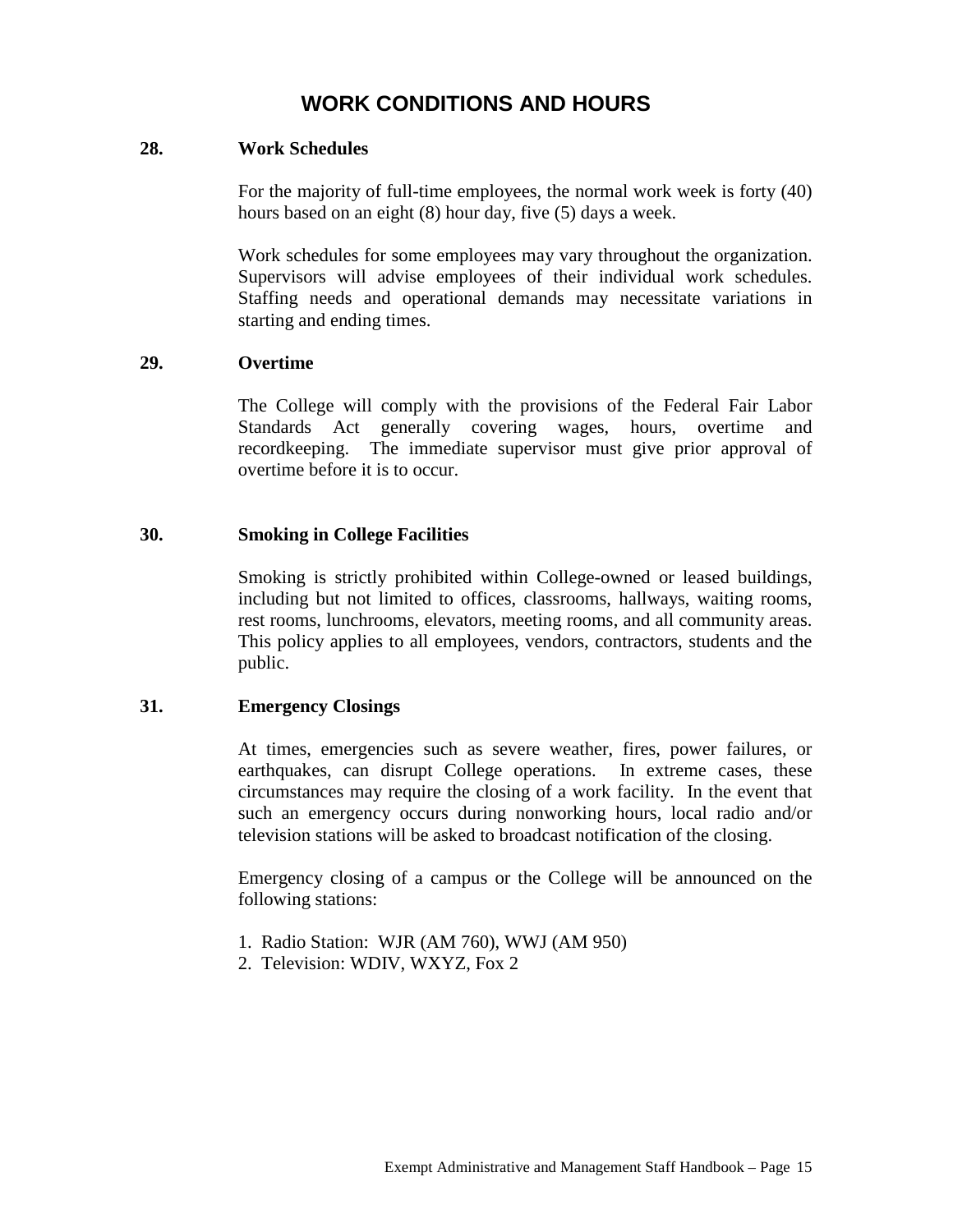Employees may also call (248) 341-2298 for campus closing announcements.

Each site has established a fan-out system for telephone notification of employees when the College will be closed. Employees are urged to inquire and become aware of the system that is used at their site or in their respective department.

Employees are expected to report for work if none of the above methods indicate that the College is officially closed.

When operations are officially closed due to emergency conditions, the time off from scheduled work will be paid to regular employees. Regular employees in essential operations may be asked to work on a day when operations are officially closed.

#### **32. Family and Medical Leaves of Absence**

OCC provides Family and Medical Leaves of Absence without pay to eligible employees who wish to take time off from work duties to fulfill family obligations relating directly to childbirth, adoption, or placement of a foster child; or to care for a child, spouse, or parent with a serious health condition. A serious health condition means an illness, injury, impairment, or physical or mental condition that involves inpatient care in a hospital, hospice, or residential medical care facility; or continuing treatment by a health care provider.

A. Definition

A Family and/or Medical Leave of Absence shall be defined as an approved absence available to eligible employees for up to twelve (12) weeks per twelve (12) months, measured forward from the date the employee's first leave began, under particular circumstances that are critical to the life of a family. Leave may be taken upon the birth of the employee's child; upon the placement of a child with the employee for adoption or foster care; when the employee is needed to care for a child, spouse, or parent who has a serious health condition; or when the employee is unable to perform the functions of his or her position because of a serious health condition as defined by the Family and Medical Leave Act of 1993.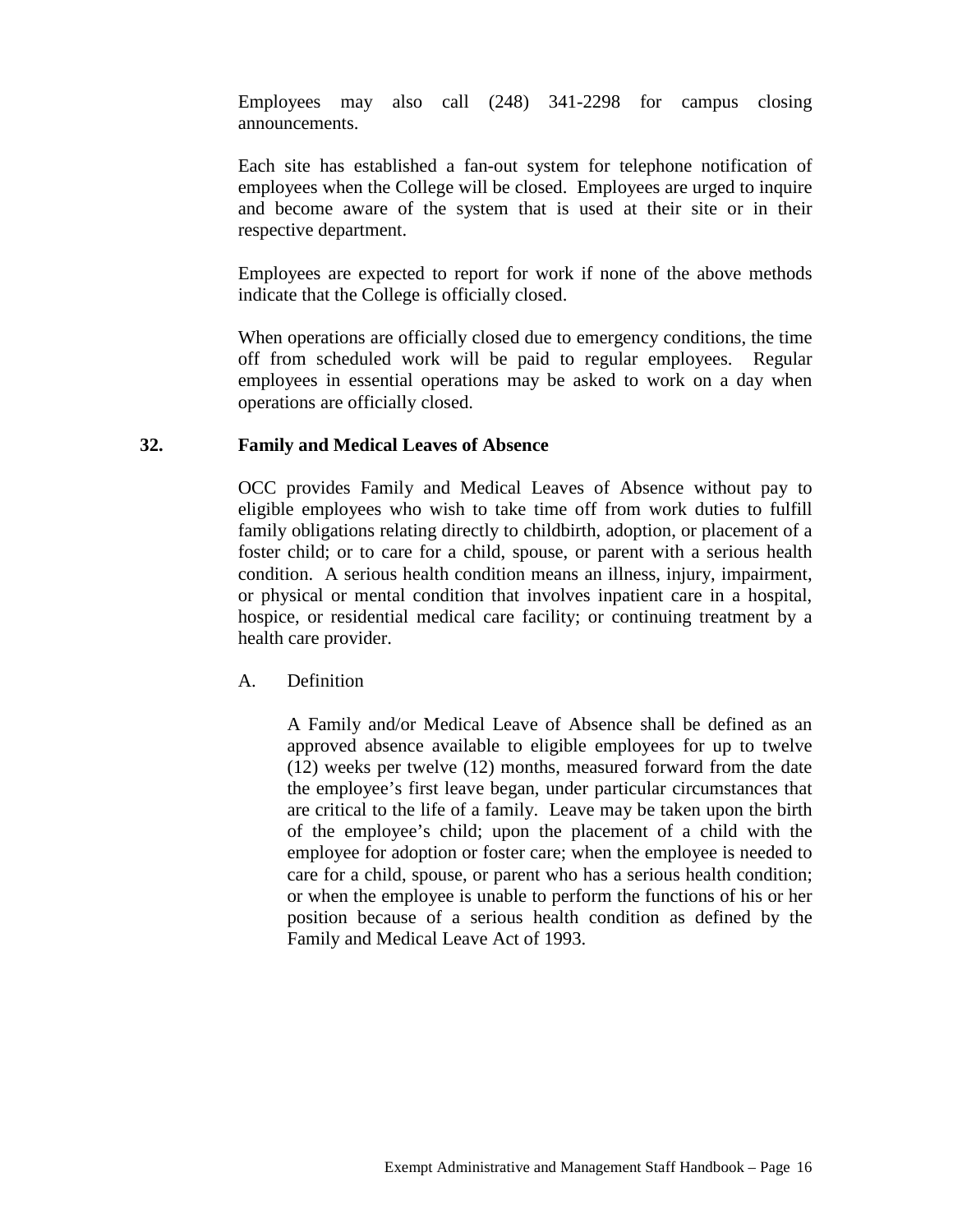B. Scope

The provisions of this policy shall apply to all Family and Medical Leaves of Absence except to the extent that such leaves are covered under other paid employment benefit plans or policies for any part of the twelve (12) weeks of leave to which the employee may be entitled under this policy. That is, all vacation, sick leave, and personal business leave to which the employee is entitled shall be taken first and counted against the twelve week total to which the employee is allowed by law.

C. Eligibility

To be eligible for leave under this policy, an employee must have been employed for at least twelve (12) months in total, and must have worked at least 1,250 hours during the twelve (12) month period preceding the commencement of the leave.

- D. Basic Regulations and Conditions of Leave
	- 1. The College will require medical certification (Certification of Physician or Practitioner Form) to support a claim for leave for an employee's own serious health condition or to care for a seriously ill child, spouse or parent. For the employee's own medical leave, the certification must include a statement that the employee is unable to perform the functions of his/her position. For leave to care for a seriously ill child, spouse, or parent, the certification must include an estimate of the amount of time the employee is needed to provide care.

In its discretion, the College may require a second medical opinion and periodic re-certification at its own expense. If the first and second opinions differ, the College, at its own expense, may require the binding opinion of a third health care provider.

2. If medically necessary, for a serious health condition of the employee or his or her spouse, child or parent, leave may be taken on an intermittent or reduced leave schedule. If leave is requested on this basis, however, the College may require the employee to transfer temporarily to an alternative position which better accommodates recurring periods of absence or a part-time schedule, provided that the position has equivalent pay and benefits.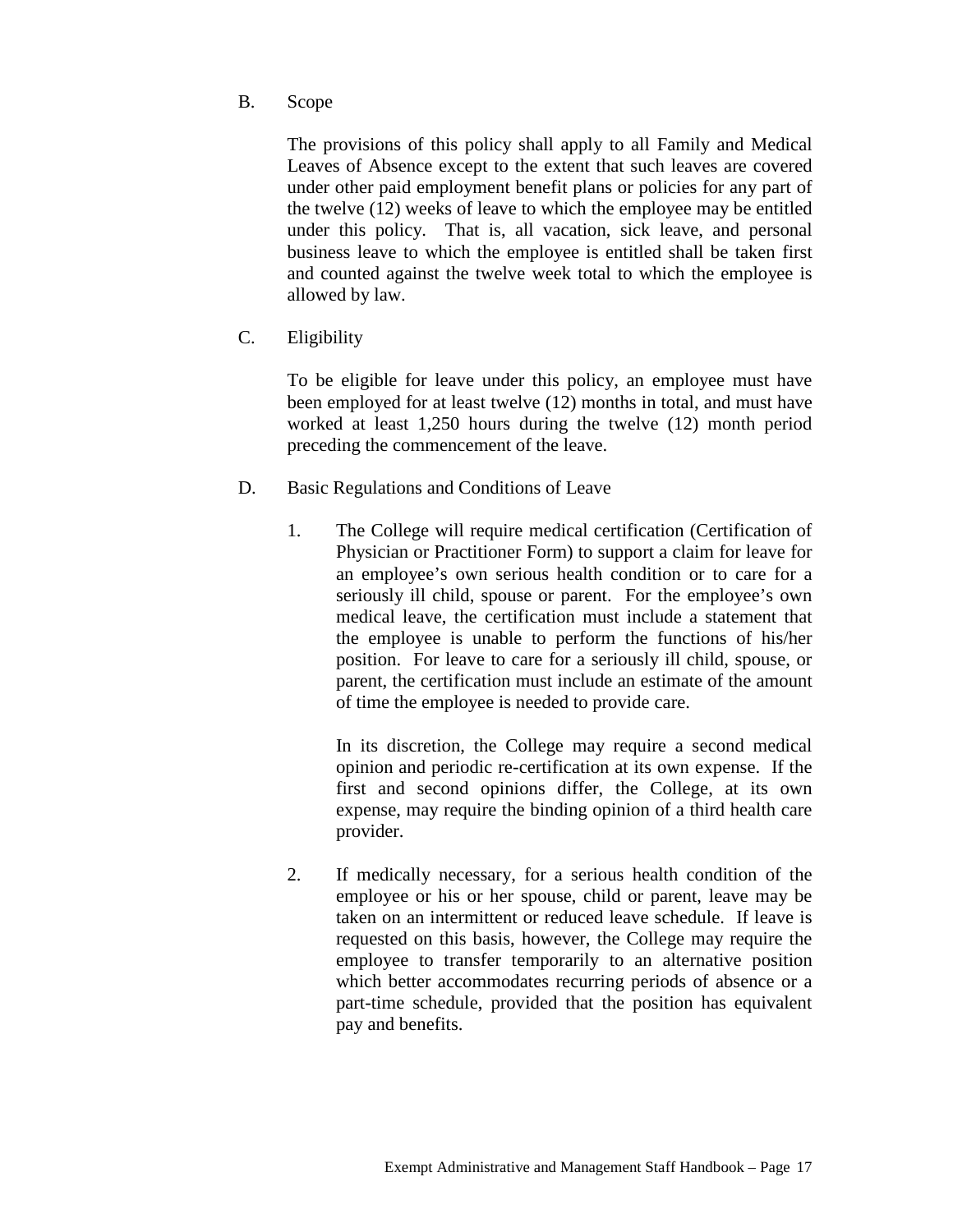- 3. Spouses who are both employed by the College are entitled to a combined total of twenty-four (24) weeks of leave [rather than a combined total of twelve (12) weeks] for the birth or adoption of a child or for the care of a sick parent.
- E. Notification and Reporting Requirements

When the need for leave is foreseeable, such as the birth or adoption of a child, or planned medical treatment, the employee must provide reasonable prior notice, and make efforts to schedule leave so as not to disrupt College operations. In cases of illness, the employee will be required to report periodically on their leave status and intention to return to work.

- F. Status of Employee Benefits During Leave of Absence
	- 1. Any employee who is granted an approved leave of absence under this policy is advised to provide for the retention of his/her non-medical care (dental, vision, life, etc.) group insurance coverage by arranging to pay the premium contributions during the unpaid period of his/her absence.
	- 2. In the event that an employee elects not to return to work upon completion of an approved unpaid leave of absence, the College may recover from the employee the cost of any payments made to maintain the employee's coverage, unless the failure to return to work was for reasons beyond the employee's control. Benefit entitlement based upon length of service will be calculated as of the last paid work day prior to the start of the unpaid leave of absence.

# **33. Sabbatical Leave**

OCC provides sabbatical leaves of absence with pay to eligible employees who wish to take time off from work duties to pursue course work that is applicable to their job duties with OCC. Full-time Exempt Administrative and Management Staff employees are eligible to request sabbatical leave pursuant to Board Policy.

# **34. Military Leave**

A Military Leave of Absence will be granted to employees, except those occupying temporary positions, to attend scheduled drills or training or if called to active duty with the U.S. armed services.

Employees will receive partial pay for training assignments and shorter absences. Upon presentation of satisfactory military pay verification data, employees will be paid the difference between their normal base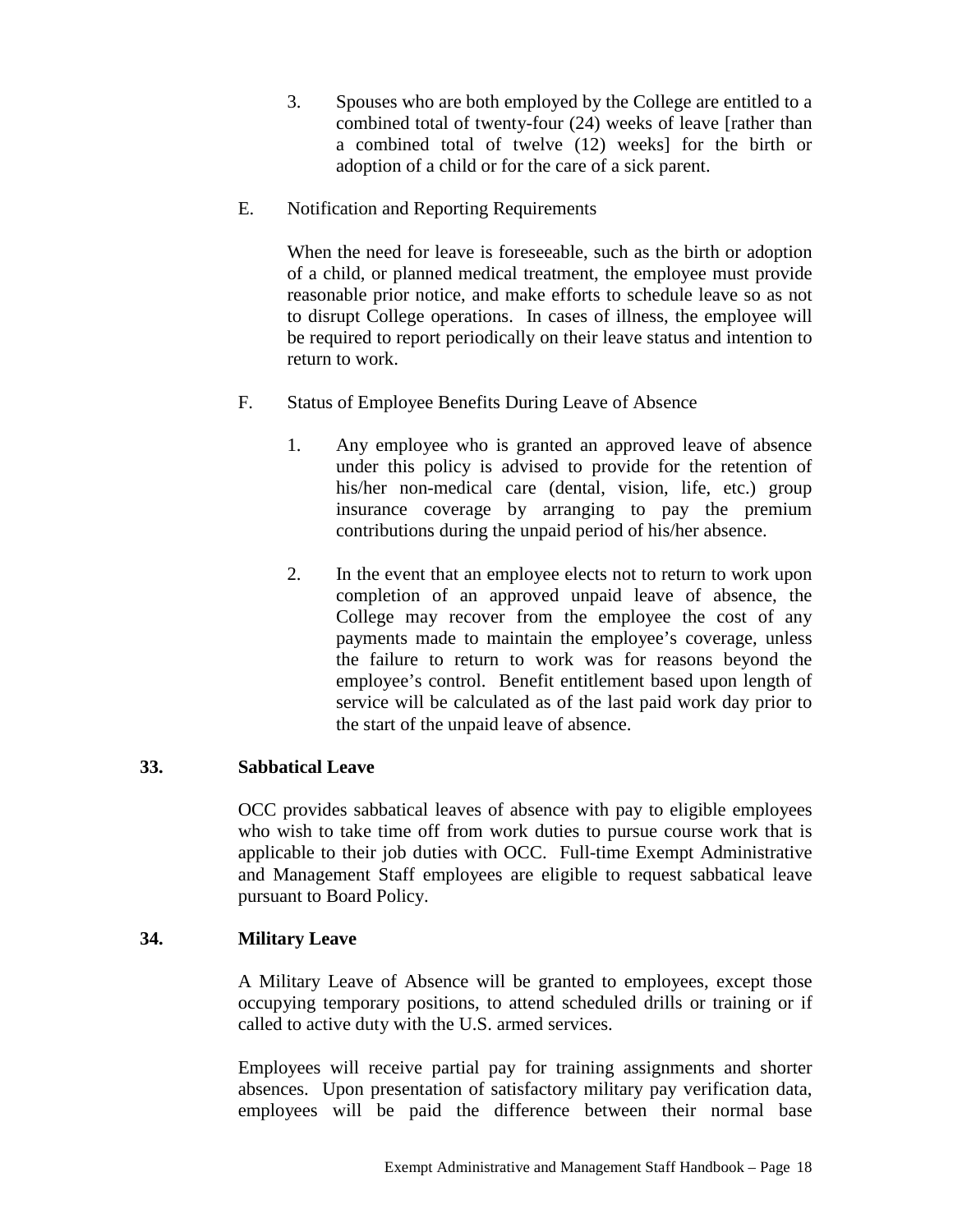compensation and the pay (excluding expense pay) received while on military duty. The portion of any military leaves of absence in excess of two weeks will be unpaid. However, employees may use any available paid time off for the absence.

Subject to the terms, conditions and limitations of the applicable plans for which the employee is otherwise eligible, health insurance benefits will be provided by OCC for a period not to exceed 30 days.

Vacation, sick leave, and holiday benefits will continue to accrue during a Military Leave of Absence up to 30 days.

Employees on two-week duty training assignments or inactive duty training drills are required to return to work for the first regularly scheduled shift after the end of training, allowing reasonable travel time. Employees on longer military leave must apply for reinstatement in accordance with all applicable State and Federal laws.

Every reasonable effort will be made to return eligible employees to their previous position or a comparable one. They will be treated as though they were continuously employed for purposes of determining benefits based on length of service, such as the rate of vacation accrual and job seniority rights.

#### **35. Pregnancy-Related Absences**

OCC will not discriminate against any employee who requests an excused absence for medical disabilities associated with pregnancy. Such leave requests will be evaluated according to the medical leave policy provisions outlined in this handbook and all applicable Federal and State laws.

Requests for time off associated with pregnancy and/or childbirth that are not related to medical disabilities for those conditions, such as bonding and child care, will be considered in the same manner as other requests for unpaid family or personal leave.

#### **36. Leave of Absence Without Pay (Board Policy 2.3.4)**

These leaves shall be without pay and without benefits. Employees on such approved leaves may elect to maintain benefit coverages under the terms and conditions specified by COBRA. Employees on such approved leaves shall not be eligible for retirement credit under MPSERS. An employee shall be returned to his/her former job, or a substantially equivalent job, upon return from an unpaid leave of absence.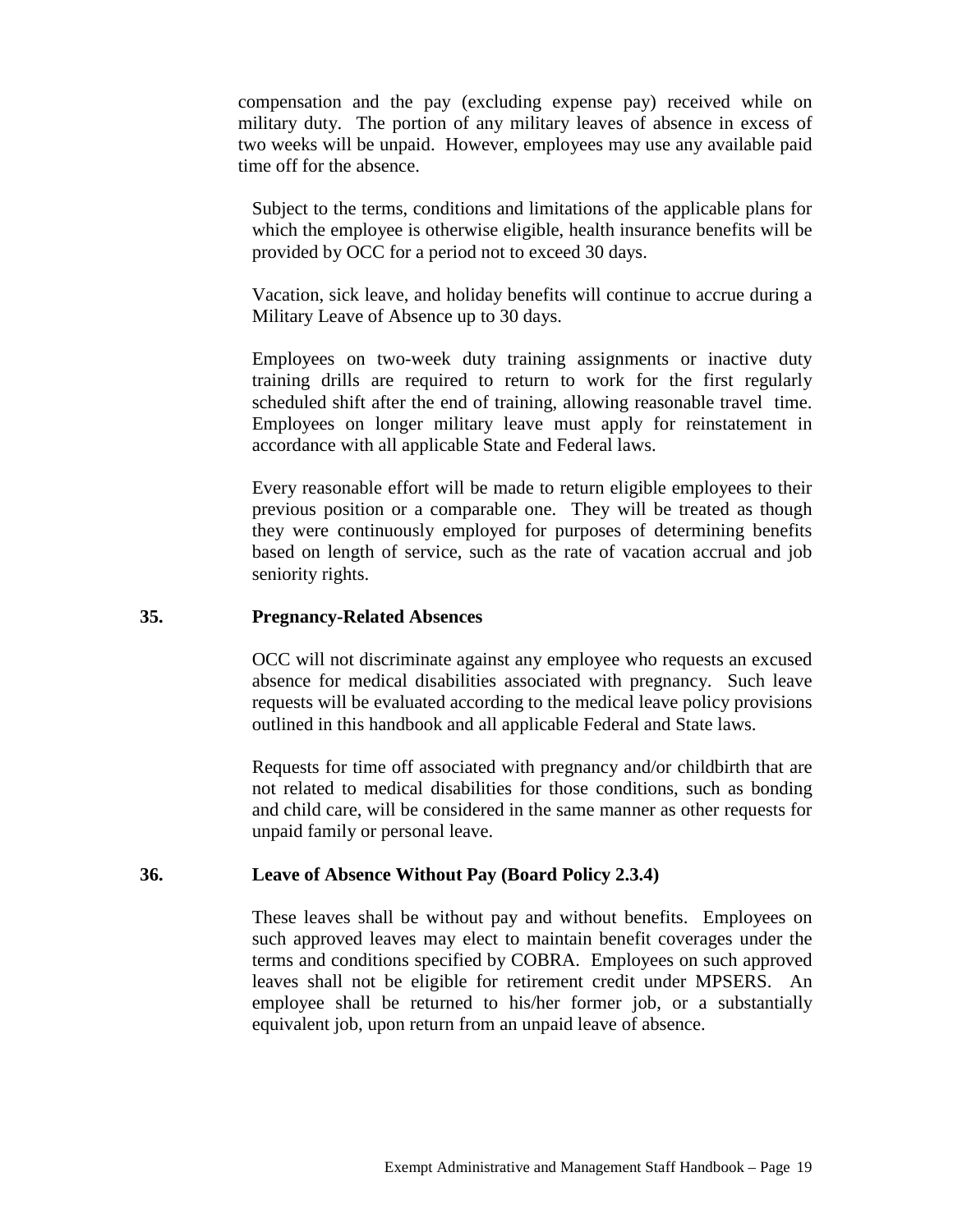**Leave of Absence Without Pay** may be granted for a period of not more than one year. Leave of Absence may be granted for professional growth, personal health (physical or emotional), or for such other reasons as may be approved by the Board of Trustees. Leave of Absence must be requested in advance and be reviewed and recommended for approval by the immediate supervisor, the Campus President or District Office Administrator and the Chief Human Resources Officer prior to recommendation to the Board of Trustees. Approval or denial of the request for Leave of Absence by the board shall be final. Such denial shall not be a subject of the Dispute Resolution Procedure.

#### **37 . Dispute Resolution Policy (Board Policy 2.5.1)**

It is the policy of the College to provide regular full-time employees who are not covered by a collective bargaining agreement with a method by which they can voice their dissatisfaction when they feel they have been treated unjustly or their disputes have not been resolved to their satisfaction. Clear and open channels for the expression of employee concerns, based on a procedure which contains the "right of appeal," promote sound employee relations. This procedure is the exclusive method for employees and the College to dispute all personnel related matters, except those specifically excluded elsewhere in these policies/procedures.

Upon initiating a complaint, (see Personnel Complaint Form, page 33) it is the employee's responsibility to pursue it through each step of the procedure within the time limits specified. *Failure to do so will result in forfeiture of the right to pursue the complaint through the procedure.* Informal complaints may be presented to the appropriate member of the College's management or the Human Resources Department and every effort will be made to resolve such complaints within 48 working hours. No employee is to be reprimanded, harassed or retaliated against by anyone as a result of initiating a formal or informal complaint.

Employees should remember that this procedure is not intended as a substitute for normal problem solving between the employee and the immediate supervisor.

#### **38. Dispute Resolution Procedure**

#### **Step I – Supervisory**

 An employee who has a complaint should make every effort to discuss the problem informally and orally with his/her immediate supervisor, who will make every effort to reach a satisfactory solution to the problem. Most problems are solved at this level. The complaint must be presented to the supervisor within five (5) working days of its occurrence. It is the responsibility of the supervisor to act on the problem and respond to the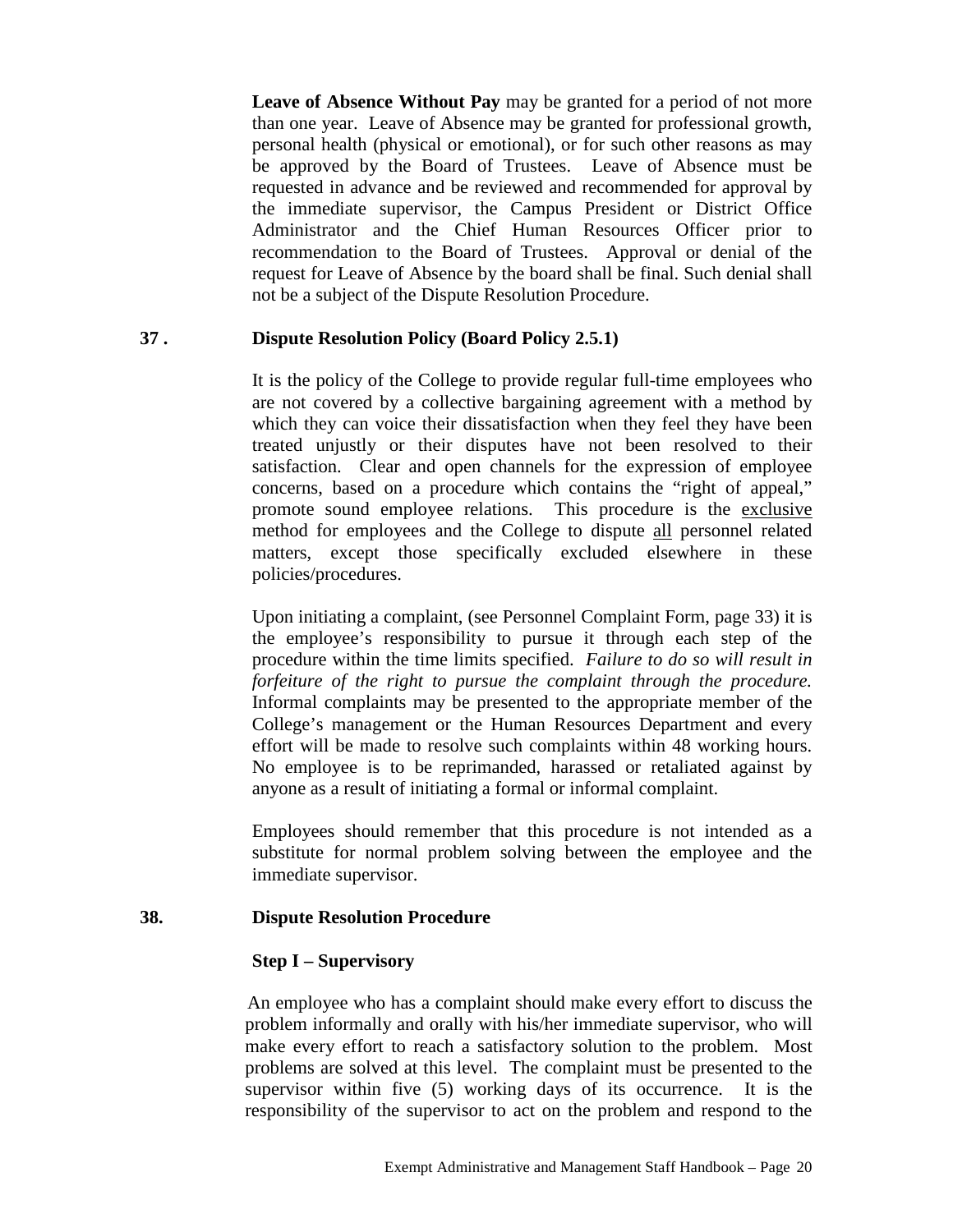employee orally within two (2) working days after receiving the complaint. However, if the employee is not satisfied with the decision of the supervisor, he/she may proceed to the next step.

#### **Step II – Campus President/Executive Director/Vice Chancellor**

Within three (3) working days after Step I is completed, it is the employee's responsibility to reduce the complaint to writing on the Personnel Complaint Form provided by the College. The Human Resources Office is available to provide assistance to an employee in filling out the Personnel Complaint Form, if requested. The employee is to keep a copy for himself/herself, give one copy to the appropriate Campus President, Executive Director or Vice Chancellor and send one copy to the Human Resources Office. After the appropriate Campus President, Executive Director or Vice Chancellor has received the written complaint, he/she has five (5) working days to investigate the facts, make a decision, and report his/her response in writing on the College-provided form to the employee in a private meeting. The appropriate Campus President, Executive Director or Vice Chancellor will keep one copy of this written decision for his/her records, give one copy to the employee, and send one copy to the Human Resources Office.

The appropriate Campus President, Executive Director or Vice Chancellor should inform the employee that if he/she is not satisfied with the outcome of the complaint at this step, the employee has the right to pursue the matter further to Step III of the Personnel Complaint Procedure.

# **Step III – Chancellor**

Within three (3) working days of the completion of Step II, the employee shall present the written complaint to the Chancellor or his/her designee. The Chancellor or his/her designee will review all aspects of the complaint with the employee and discuss the situation with the appropriate Campus President, Executive Director, or Vice Chancellor. The Chancellor or his/her designee will then reduce his/her decision to writing and meet with the employee to discuss the decision within fifteen (15) working days after receipt of the complaint. One copy of this decision will be given to the employee involved, and one copy sent to the appropriate Campus President, Executive Director or Vice Chancellor involved and one copy to the Human Resources Office. Except in cases of suspension without pay or termination of employment, this shall be the final step of the procedure.

# **Step IV – Binding Arbitration**

Within five (5) working days after the completion of Step III, an employee who was suspended without pay or whose employment was terminated must request arbitration, in writing, to the Chief Human Resources Officer. The Chief Human Resources Officer shall select a neutral, qualified Arbitrator. A qualified Arbitrator shall be one who is recognized by the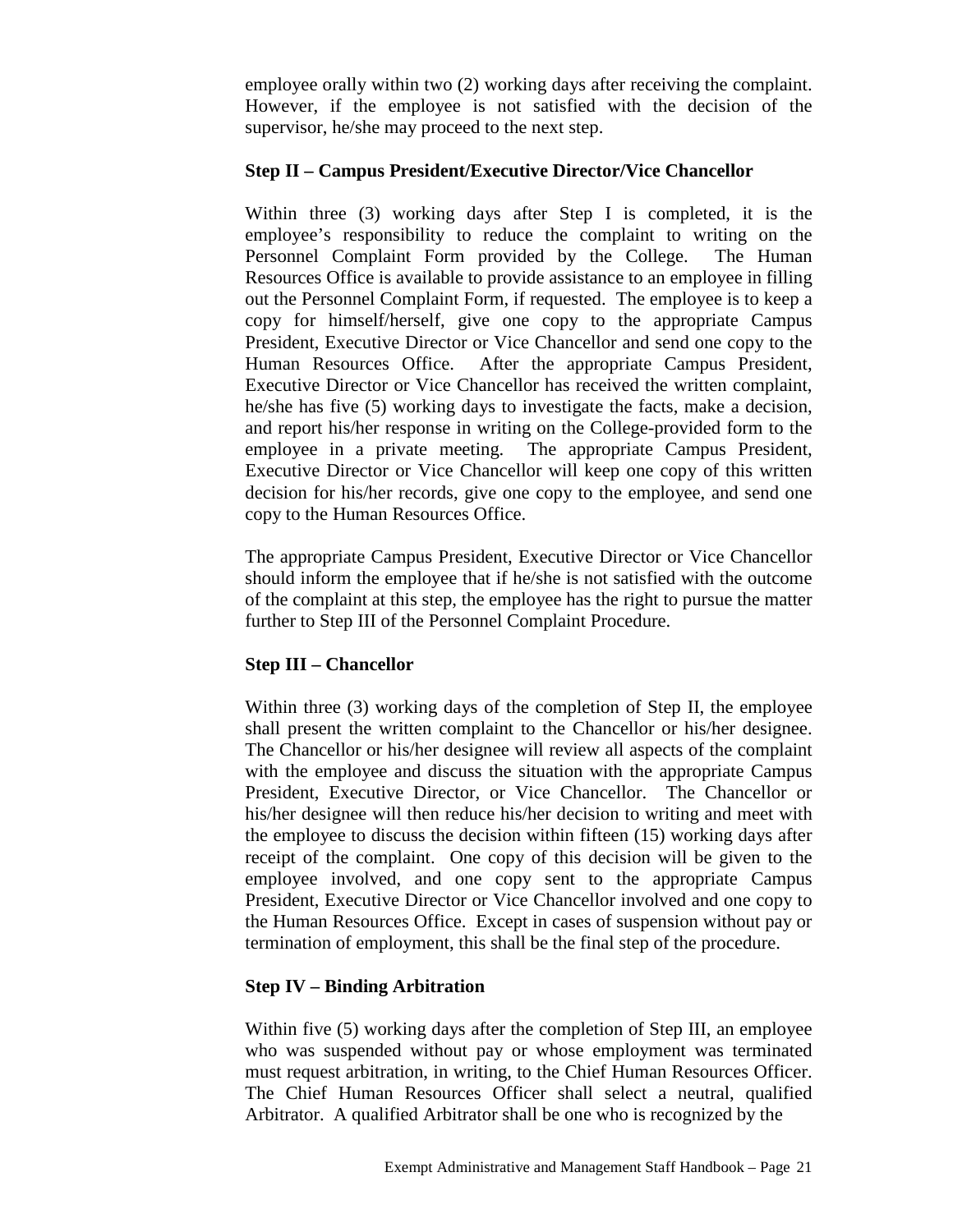American Arbitration Association, the Federal Mediation and Conciliation Service, or the Michigan Employment Relations Commission. The Chief Human Resources Officer shall notify the Arbitrator of his/her appointment in writing with a copy to the employer within five (5) working days of the date the request for arbitration was received. The notice shall request the Arbitrator to determine a hearing date as soon as possible but not more than thirty (30) calendar days after the appointment letter. If the Arbitrator declines the appointment or is unable to hear the case within the required time frame, another Arbitrator shall be selected in the same manner as described above.

The employee and the employer may be represented by counsel at the hearing. Each party shall bear the cost of his/her own counsel. The College shall bear the costs of the Arbitrator.

The Arbitrator shall apply the substantive law of Michigan, federal law, or both, as applicable to the claim(s) asserted. Pre-hearing discovery shall not be permitted. During the hearing, the Arbitrator shall generally apply the federal rules of evidence; however, he/she shall be the judge of the relevancy and materiality of the evidence offered.

Either party, at its expense, may arrange for and pay the cost of a court reporter to provide a stenographic record of proceedings. Either party, upon request at the close of hearing, shall be given leave to file a posthearing brief. The time for filing such a brief shall be set by the Arbitrator.

The Arbitrator shall render an award and opinion no later than thirty (30) calendar days after the close of the hearing, in the form typically rendered in labor arbitrations. The Arbitrator shall not have the power to modify, amend, add to, or subtract from any College policy or procedure. Further, with respect to damages or remedies, the Arbitrator's award of any damages and relief to any party shall be limited to the following: back pay (including lost benefits) less interim earnings, unemployment, retirement, disability and other benefits, and severance payments received by or to be received by a party; any other out-of-pocket expenses; documented economic damages; and reinstatement to the same or a substantially equivalent position with the College. If reinstatement is warranted, but is not reasonable or practical under the circumstances at the time the award is issued, the Arbitrator may award to the employee an amount equivalent to a maximum of 12 months of front pay (including benefits) from which the Arbitrator may subtract any severance payments received by or to be received by the employee. *The decision of the Arbitrator shall be final and binding on the parties.*

Both parties have a duty to mitigate their damages by all reasonable means including, in any case, mitigation by way of making application for unemployment, disability, retirement, or other available benefits. The Arbitrator must take a party's failure to mitigate into account in granting relief.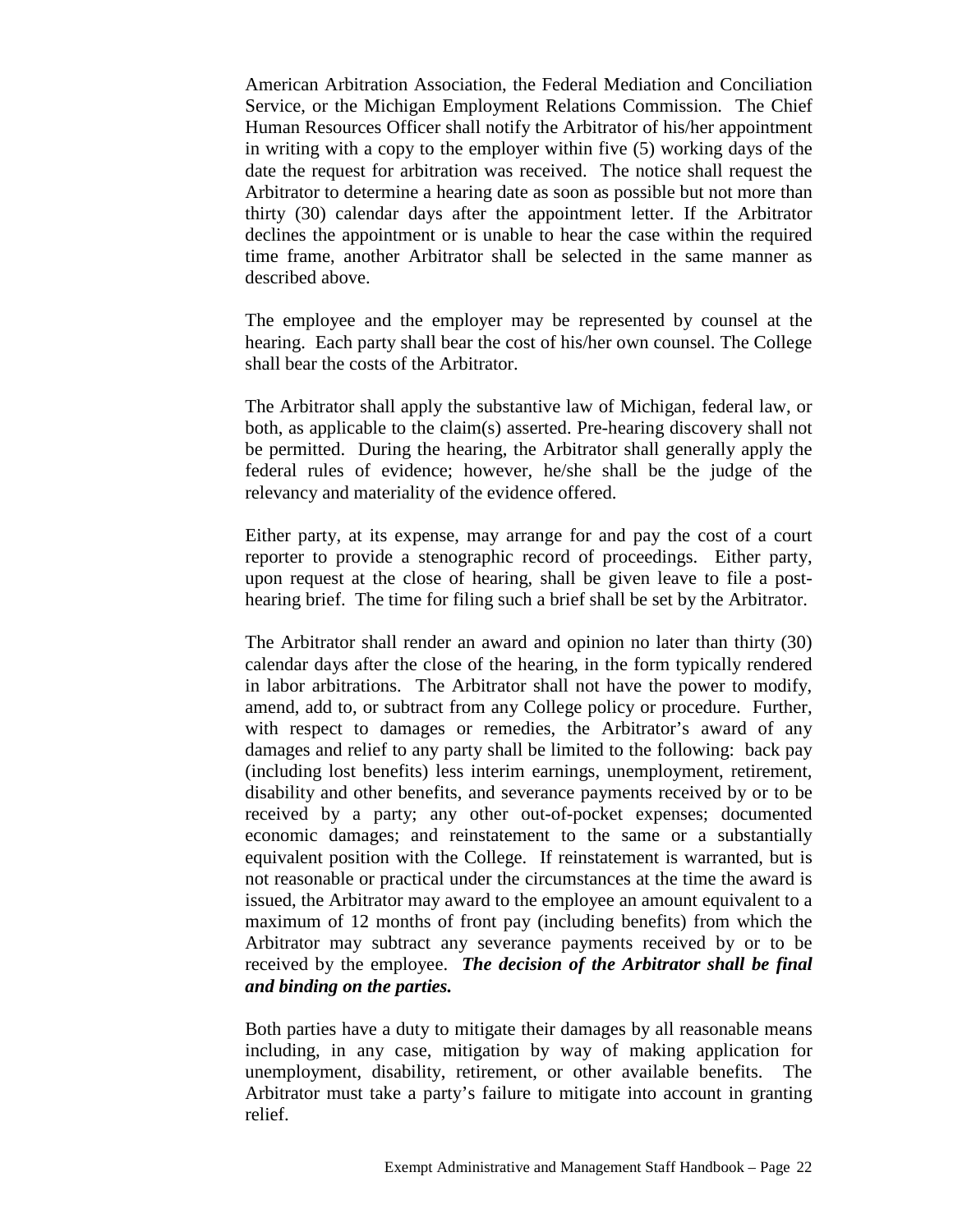# **EMPLOYEE CONDUCT AND DISCIPLINARY ACTION**

#### **39. Sexual and Other Unlawful Harassment (Board Policy 0.0.2)**

Oakland Community College is committed to providing a work environment that is free of discrimination and unlawful harassment. Actions, words, jokes, or comments based on an individual's sex (including sexual harassment), race, marital status, sexual orientation, Vietnam era veteran status, religion, creed, color, national origin or ancestry, disability or handicap unrelated to the person's ability to do his/her job and any other legally protected characteristic will not be tolerated. As an example, sexual harassment (both overt and subtle) is a form of employee misconduct that is demeaning to another person, undermines the integrity of the employment relationship, and is strictly prohibited.

#### **40. Sexual Harassment Regulations**

A. Prohibited Acts.

No member of the college community shall engage in sexual harassment. For the purposes of this policy, sexual harassment is defined as unwelcome advances, requests for sexual favors, or other verbal or physical conduct of a sexual nature when:

- 1. Submission to such conduct is made explicitly or implicitly a term or condition of an individual's employment or status in a course, program or activity.
- 2. Submission to or rejection of such conduct is used as a basis for an employment or educational decision affecting an individual.
- 3. Such conduct has the purpose or effect of unreasonably interfering with an individual's work or educational performance, or of creating an intimidating, hostile, or offensive environment for work or learning.
- B. Examples of Sexual Harassment
	- 1. Physical assault;
	- 2. Direct or implied threats that submission to sexual advances will be a condition of employment, work status, promotion, grades, or letters of recommendation;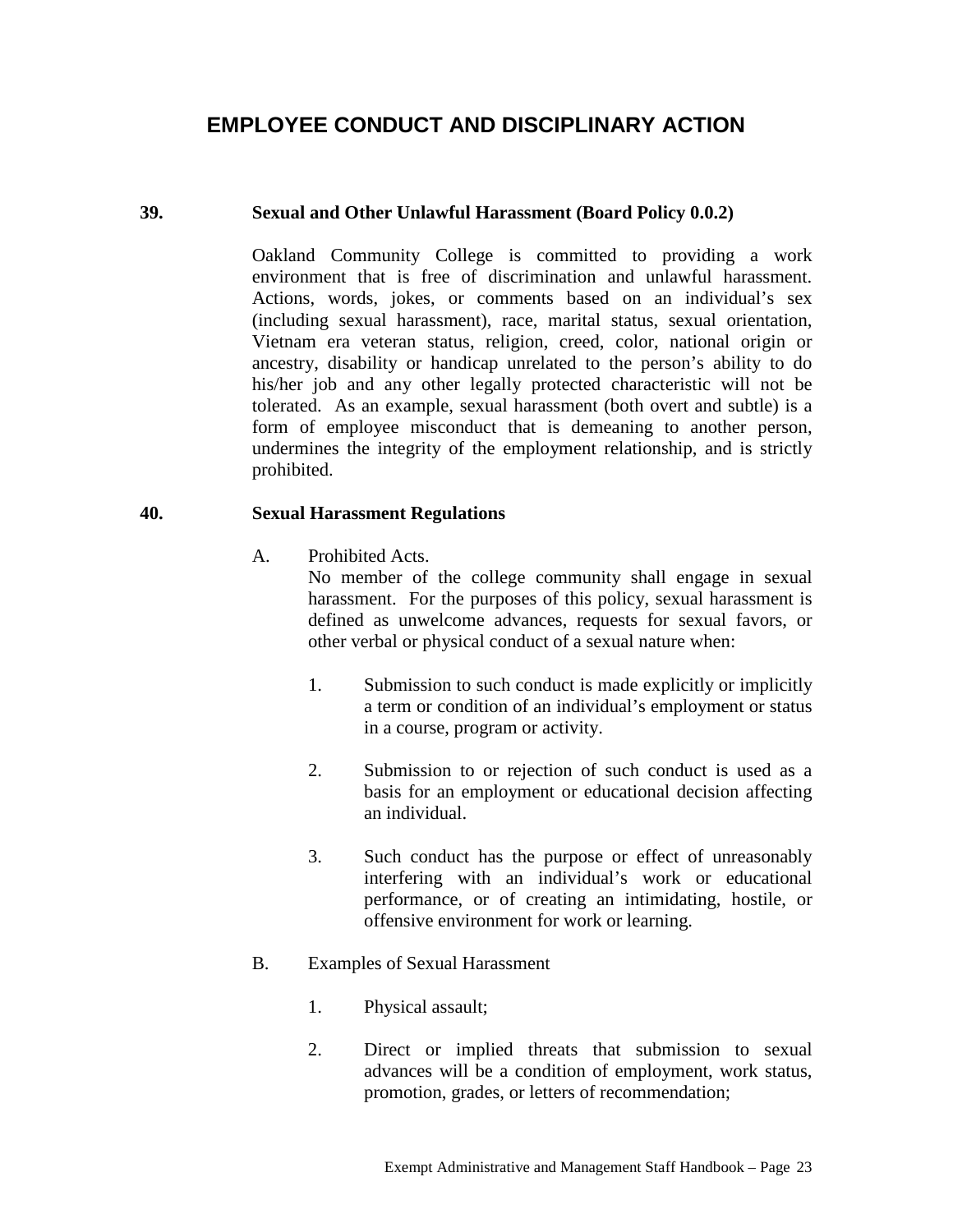- 3. Such conduct has the purpose or effect of unreasonably interfering with an individual's work or educational performance, or of creating an intimidating, hostile, or offensive environment for work or learning;
- 4. Subtle pressure for sexual activity, an element of which may be conduct such as repeated and unwanted staring that would discomfort or humiliate, or both, a reasonable person at whom the staring was directed;
- 5. An unwelcome pattern of conduct (not legitimately related to the subject matter of a course if one is involved) intended to discomfort or humiliate, or both, a reasonable person at whom the conduct was directed that includes one or more of the following:
	- a. Unnecessary touching, patting, hugging or brushing against a person's body;
	- b. Remarks of a sexual nature about a person's clothing or body; or
	- c. Remarks about sexual activity or speculations about previous sexual experience.

### **41. Equal Opportunity/Sexual Harassment Complaint Procedure**

Exempt Administrative and Management Staff who feel they have been subjected to discrimination or harassment based upon age, sex (including sexual harassment), race, marital status, sexual orientation, Vietnam era veteran status, height, weight, religion, creed, color, national origin or ancestry, disability or handicap unrelated to the person's ability to do his/her job should contact the Equal Opportunity Compliance Officer, Oakland Community College, 2480 Opdyke Road, Bloomfield Hills, Michigan, 48304-2266, (248) 341-2034 within ten (10) working days of the act(s) of which the person complains.

#### Step 1 - Informal Complaint

The EOC Officer will discuss the nature of the complaint with the individual complaining (complainant) and the options available to the complainant within this procedure and, if appropriate, outside this procedure. All information at this stage will be kept confidential to the extent possible.

#### Step 2 - Formal Complaint

If the problem cannot be resolved within ten (10) working days from the date of the first contact with the EOC Officer, the Complainant may submit a written Complaint on a form provided by the EOC Officer. The EOC Officer will assist the Complainant in completing the form if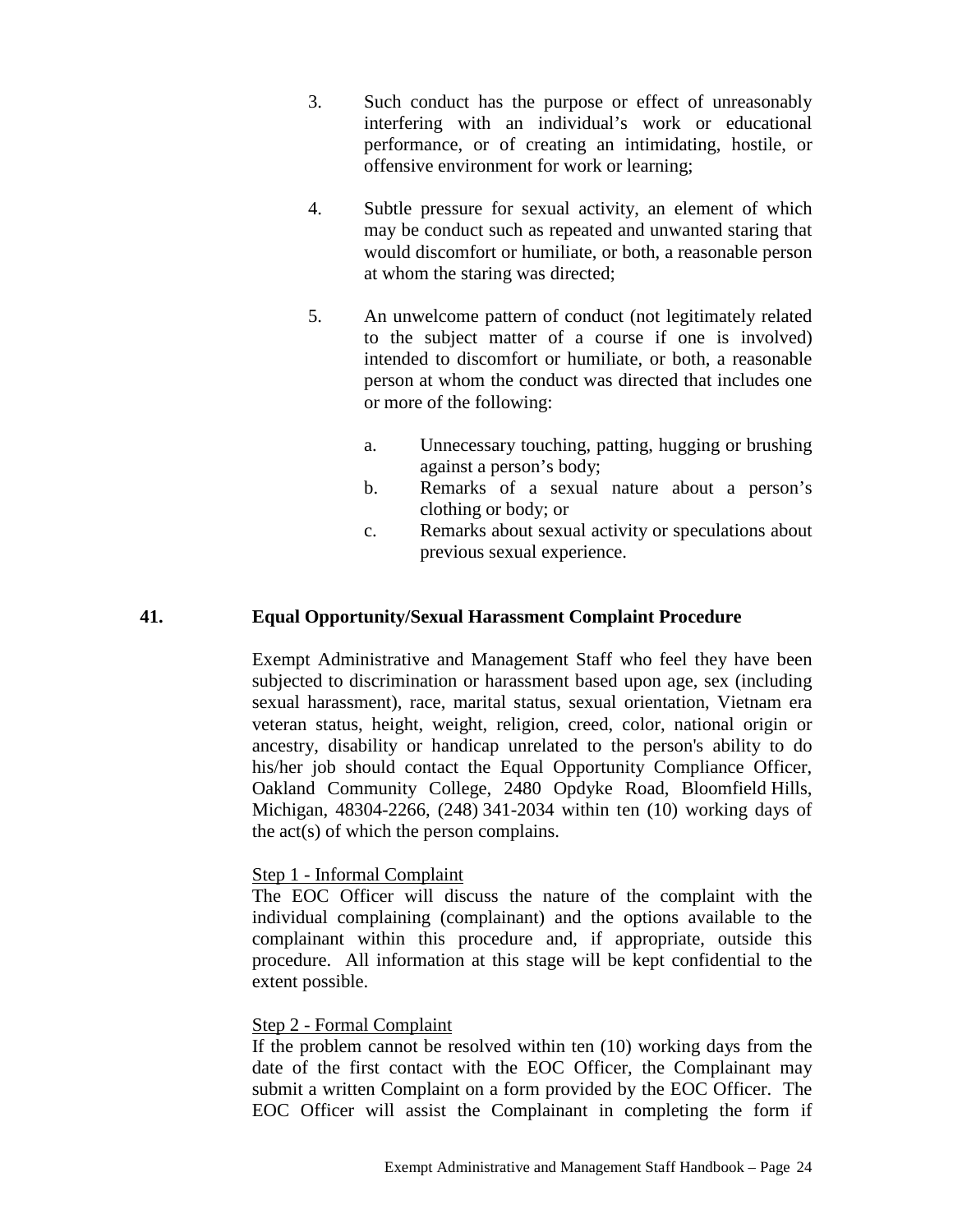requested, and will conduct an investigation to determine whether there is a reasonable basis to believe that a violation of Board Policy has occurred.

In conducting the investigation, the EOC Officer will notify the accused (Respondent) of the complaint, and he/she shall have the opportunity to respond to the charge. Steps will be taken to ensure confidentiality. If the EOC Officer deems it beneficial, they will hold a meeting with the Complainant and the Respondent to try and work out a mutually acceptable resolution to the problem. The Complainant and Respondent may each have one other person attend the meeting. Within ten (10) working days of the completion of the investigation, the EOC Officer shall issue a Report of Investigation detailing the results of the investigation to the appropriate administrators who shall decide what, if any, formal action is to be taken against the Respondent.

The Complainant and Respondent shall be notified of the outcome of any investigation. In the event disciplinary action is taken, a record of such action shall be placed in the Respondent's personnel file. Formal action against any employee covered by a collective bargaining agreement shall be taken in accord with the provisions of the applicable collective bargaining agreement. Formal action against any employee not covered by a collective bargaining agreement shall be taken in accordance with Board Policy.

#### Step 3 - Appeal Process

Appeals of any formal action taken against a Respondent shall be made through the procedure provided in the applicable collective bargaining agreement, if any. A Respondent not covered by any collective bargaining agreement, or a Complainant who is dissatisfied by the decision issued at Step 2 may appeal within ten (10) working days of notice of the outcome of the investigation to the Chief Human Resources Officer. Upon review and any further investigation deemed appropriate and within twenty (20) working days of receipt of the appeal, the Chief Human Resources Officer shall issue a final decision.

#### Non-Retaliation

The College not only prohibits discrimination and harassment, but also strictly prohibits any retaliation against an employee or student who, in good faith, has registered a complaint under this procedure. Any administrator, faculty member, or employee of the College who, after investigation, has been determined to have retaliated against any employee or student for utilizing the Complaint Procedure in this policy will be subject to appropriate discipline up to and including immediate discharge. If any employee or student believes he/she has been retaliated against for exercising his/her rights under this policy, the individual should use the Complaint Procedure set forth above.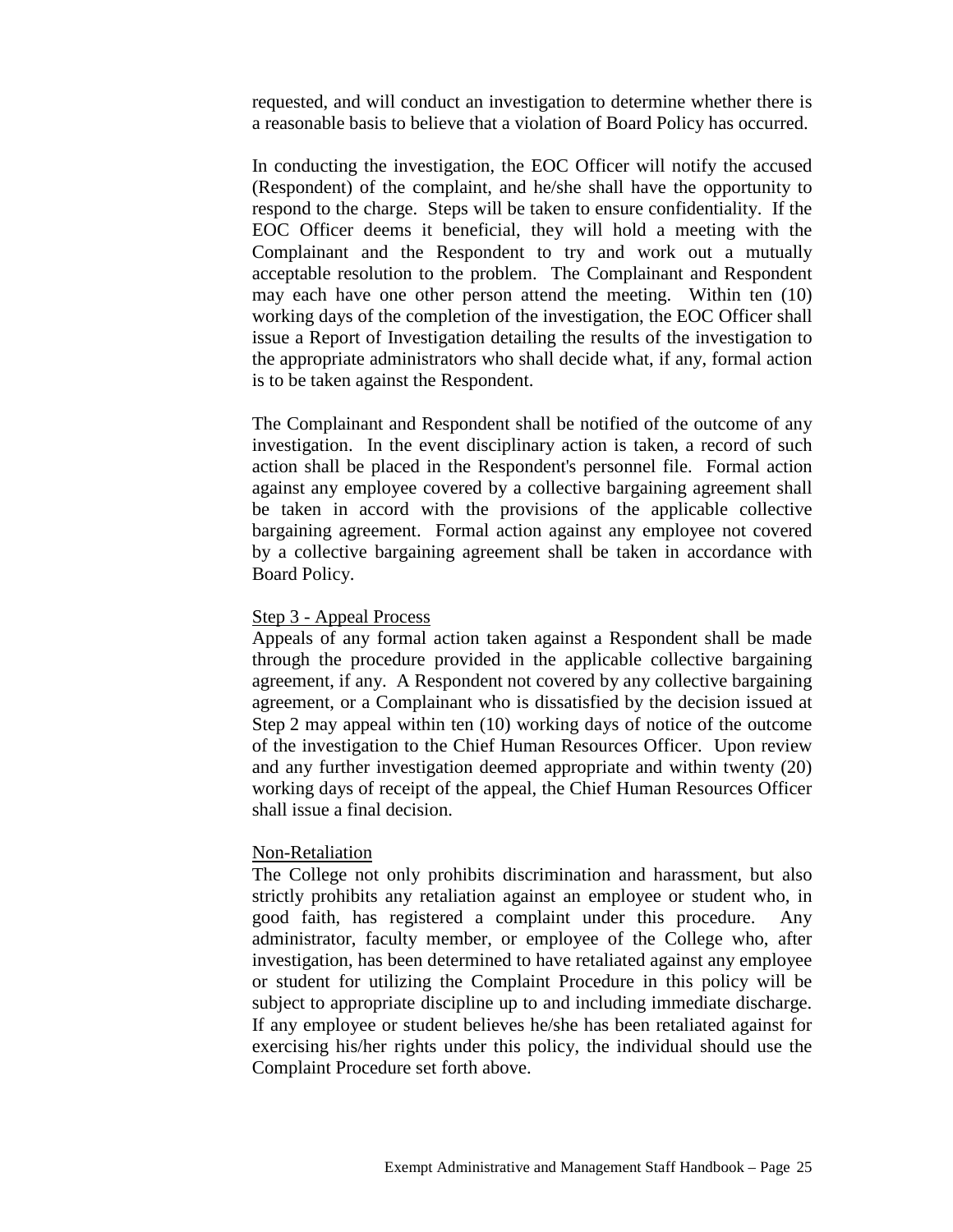# **42. Equal Opportunity Regulations**

The following regulations are adopted by Chancellor's Council in order to implement the Board of Trustees' Policy regarding Equal Opportunity for students, employees, and applicants for admission and employment at Oakland Community College.

- A. All College publications used to recruit students or employees and all admission and employment application forms shall include statement of the Board's Non-Discrimination Policy.
- B. All administrators and supervisors of the College shall be responsible for reporting any possible violation of this Board policy to the College's Equal Opportunity Compliance Officer. This shall include possible violations of which the administrator or supervisor has personal knowledge as well as those which may be reported to him/her.
- C. All administrators, faculty, staff and students are expected to conform to Board Policy and any regulations, statements, and procedures issued in order to implement Board Policy. Any member of the administration, faculty, or staff, or student who violates Board Policy shall be subject to disciplinary action as appropriate, up to and including discharge from employment or dismissal from the College. Formal action against any employee covered by a collective bargaining agreement shall be taken in accord with the provisions of the applicable collective bargaining agreement. Formal action against any employee not covered by a collective bargaining agreement shall be taken in accordance with Board Policy.
- D. The College's Human Resources Department shall be charged with the responsibility to process all complaints made against administrators, faculty and staff. If a complaint is made against any member of the Human Resources Department, the Chancellor shall be informed immediately, in writing, and the complaint may be referred to [outside] legal counsel for processing.

A member of the Human Resources Department shall be officially designated as the College's Equal Opportunity Compliance Officer and shall function as the Title IX Coordinator and Section 504 (Handicap) Compliance Coordinator. Other departmental staff or [outside] counsel may be utilized to assist in the processing or investigation of complaints, as necessary.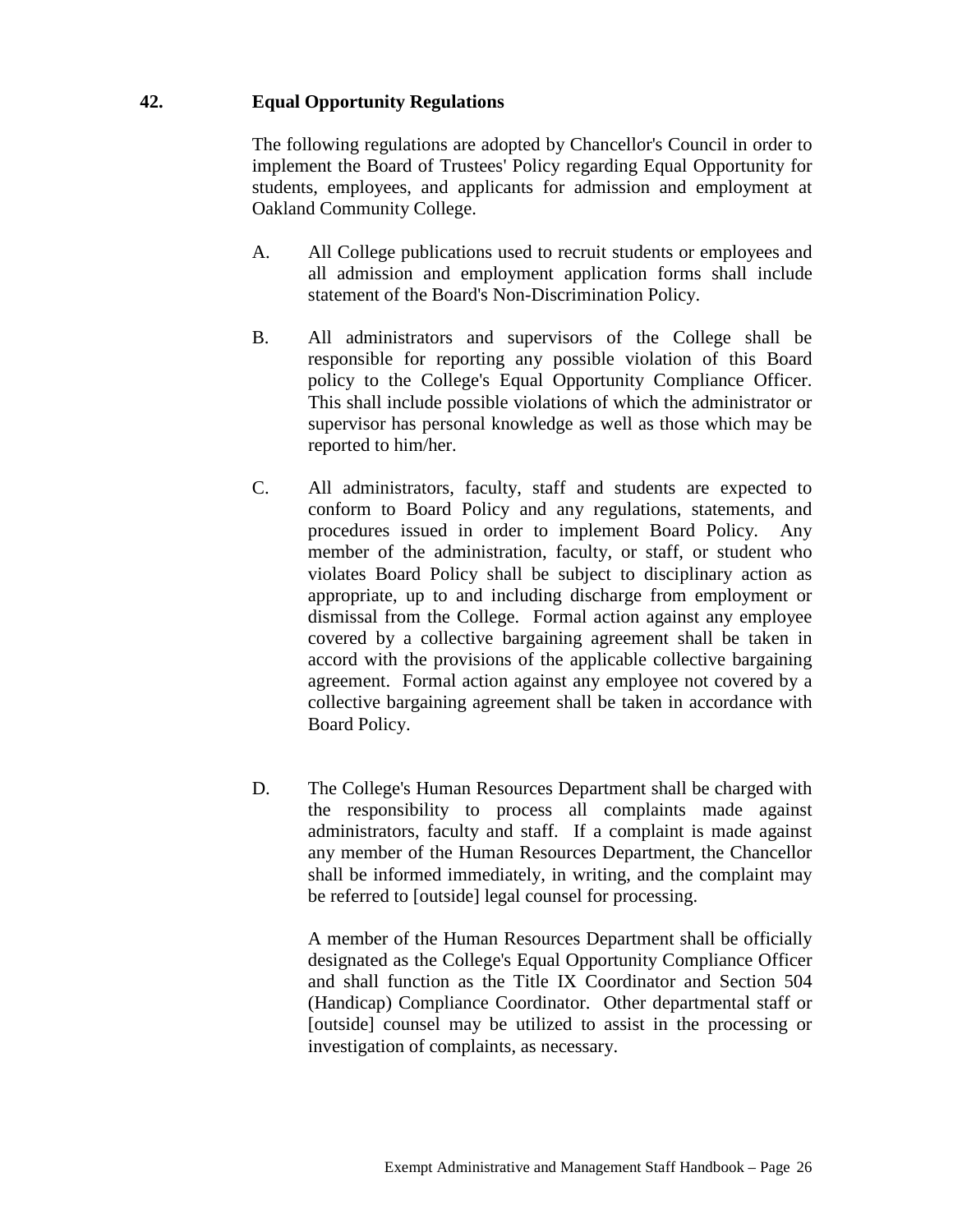# **43. Drug Free Environment**

Oakland Community College is committed to providing a safe, efficient, and productive work environment for all employees.

Board Policy 2.7 states, "The use of controlled substances on campus will not be tolerated. The unlawful manufacture, distribution, possession or use of a controlled substance is prohibited on all College-owned or operated property."

Using or being under the influence of drugs or alcohol on the job may pose serious safety and health risks. To help ensure a safe and healthful working environment, job applicants may be asked to provide body substance samples (such as urine and/or blood) to determine the illicit or illegal use of drugs and alcohol. This same request may be made of an OCC employee if there is reasonable suspicion.

The Employee Assistance Program (EAP) provides confidential counseling and referral services to employees for assistance with such problems as drug and/or alcohol abuse or addiction. It is the employee's responsibility to seek assistance from the EAP prior to reaching a point where their judgement, performance, or behavior has led to imminent disciplinary action.

#### **44. Employment Termination**

Board Policy 2.2.1 states, "All regular full-time employees of the College are employed by the College as long as their services are necessary and/or satisfactory to the College. The College shall determine if the employee's services are necessary and/or satisfactory."

Termination of employment is an inevitable part of personnel activity within any organization, and many of the reasons for termination are routine. Listed below are examples of some of the most common circumstances under which employment is terminated:

| Resignation | voluntary employment termination initiated<br>by an employee.                                            |  |
|-------------|----------------------------------------------------------------------------------------------------------|--|
| Separation  | involuntary employment termination<br>initiated by the organization following due<br>process procedures. |  |
| Layoff      | involuntary employment termination<br>initiated by the organization for non-<br>disciplinary reasons.    |  |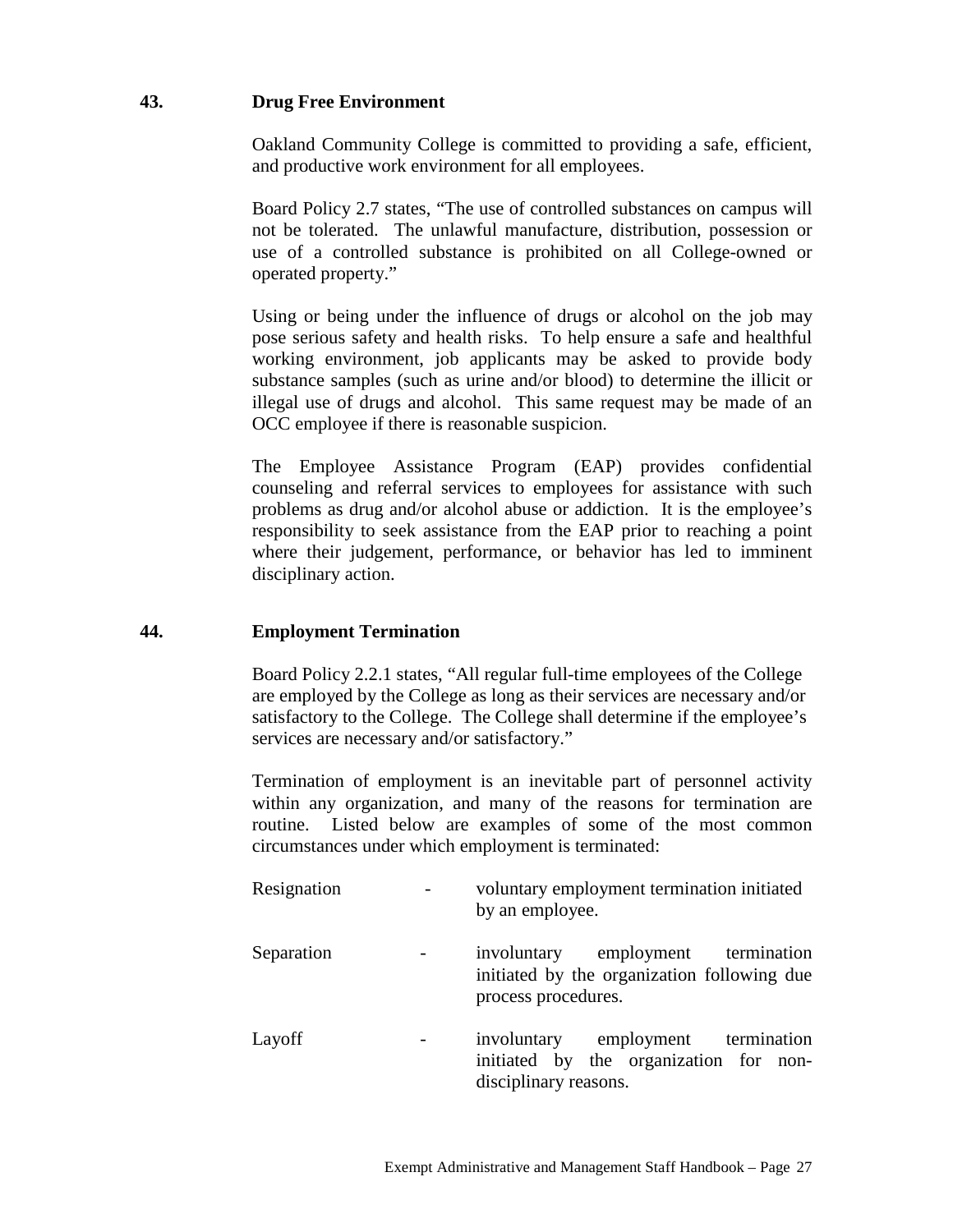| Retirement | $\sim$ | voluntary employment termination initiated |
|------------|--------|--------------------------------------------|
|            |        | by the employee meeting age, length of     |
|            |        | service, and any other criteria for        |
|            |        | retirement from the organization.          |

Some benefits may be continued after termination at the employee's expense. The employee will be notified in writing of the benefits that may be continued and of the terms, conditions, and limitations of such continuance in the Employee Retirement Guidelines for further information.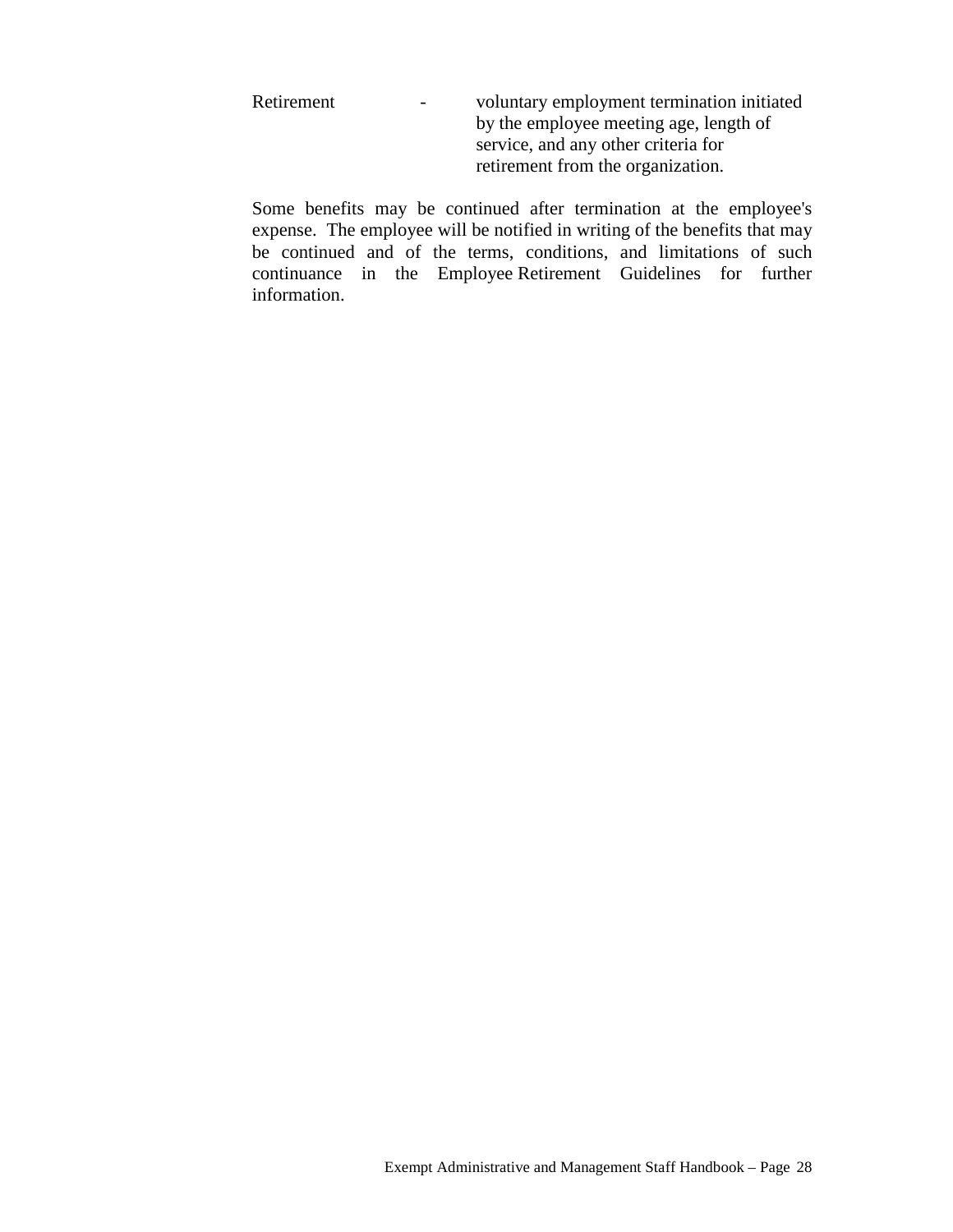# **EXEMPT ADMINISTRATIVE & MANAGEMENT STAFF 2003 - 2005 CLASSIFICATION SCHEDULE**

# **ADMINISTRATIVE STAFF**

| <b>TITLE</b>                                            | <b>DBM</b><br><b>LEVEL</b> |
|---------------------------------------------------------|----------------------------|
| <b>Campus President</b>                                 | E 82                       |
| <b>Chief Human Resources Officer</b>                    | E 82                       |
| <b>Chief Information Officer</b>                        | E 82                       |
| <b>Vice Chancellor for Academic and Student Affairs</b> | E 82                       |
| <b>Vice Chancellor of Administrative Services</b>       | E 82                       |
| <b>Executive Director of Advancement</b>                | E 81                       |
| <b>Executive Director of Information Technologies</b>   | E 81                       |
| <b>Executive Director of Marketing</b>                  | E 81                       |
| <b>Executive Director of Staff Development</b>          | E 81                       |
| <b>Controller</b>                                       | <b>D</b> 71                |
| <b>Director of Employee Relations</b>                   | <b>D</b> 71                |
| <b>Director of Personnel Services</b>                   | <b>D</b> 71                |
| <b>Director of Financial Services</b>                   | D <sub>62</sub>            |
| <b>Director of Public Safety</b>                        | <b>D</b> 61                |
| <b>Director of Training Activities</b>                  | <b>D</b> 51                |
| <b>Executive Assistant to the Chancellor</b>            | <b>D</b> 51                |
| <b>Manager of Environmental Health and Safety</b>       | D 51                       |

#### **MANAGEMENT STAFF**

| <b>Academic Services Coordinator, Academic and Student Affairs</b> |                 |
|--------------------------------------------------------------------|-----------------|
| <b>College Public Safety Sergeant</b>                              |                 |
| <b>Assistant to the Chancellor</b>                                 | C <sub>41</sub> |
| <b>Human Resources Specialist – Benefits</b>                       | C <sub>41</sub> |
| <b>Human Resources Specialist – Employment</b>                     | C <sub>41</sub> |
| <b>Manager of Risk Management and Contract Services</b>            | C <sub>41</sub> |
| <b>Training Coordinator – PDTC</b>                                 | C <sub>41</sub> |
| <b>Administrative Assistant</b>                                    | <b>B</b> 22     |
| <b>Human Resources Assistant</b>                                   | <b>B</b> 21     |
| <b>Staff Assistant</b>                                             | <b>B</b> 21     |
| <b>Training Assistant – PDTC</b>                                   | <b>B</b> 21     |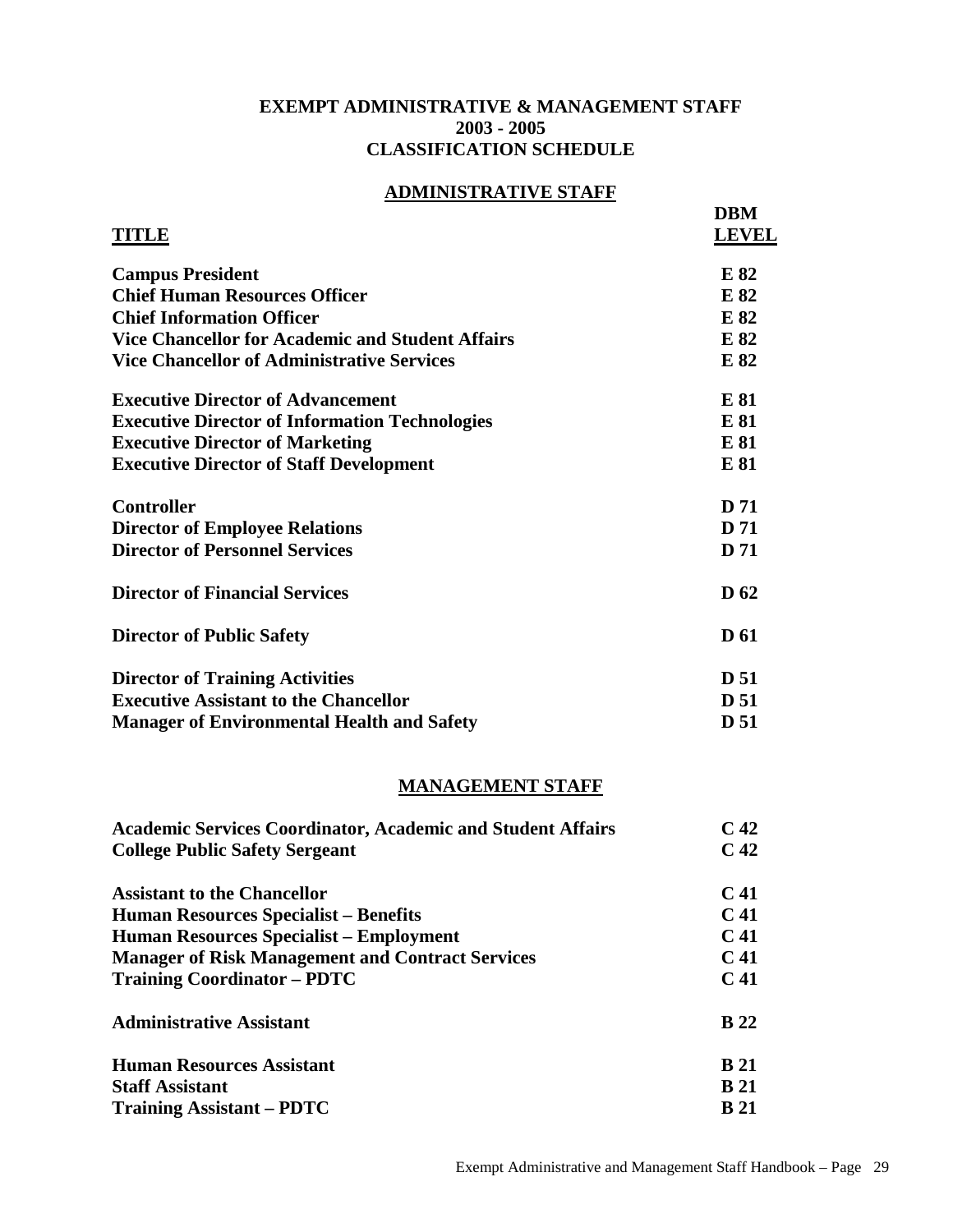# **OAKLAND COMMUNITY COLLEGE PERSONNEL COMPLAINT FORM FOR EXEMPT ADMINISTRATIVE AND MANAGEMENT STAFF**

| <b>STEP 1 - Supervisory</b> | ,我们也不会有什么。""我们的人,我们也不会有什么?""我们的人,我们也不会有什么?""我们的人,我们也不会有什么?""我们的人,我们也不会有什么?""我们的人 |  |              |
|-----------------------------|----------------------------------------------------------------------------------|--|--------------|
|                             | ,我们也不会有什么。""我们的人,我们也不会有什么?""我们的人,我们也不会有什么?""我们的人,我们也不会有什么?""我们的人,我们也不会有什么?""我们的人 |  |              |
|                             |                                                                                  |  |              |
|                             |                                                                                  |  |              |
|                             | I am requesting that:<br><u>I</u> am requesting that:                            |  |              |
|                             | ,我们也不会有什么。""我们的人,我们也不会有什么?""我们的人,我们也不会有什么?""我们的人,我们也不会有什么?""我们的人,我们也不会有什么?""我们的人 |  |              |
|                             | ,我们也不会有什么。""我们的人,我们也不会有什么?""我们的人,我们也不会有什么?""我们的人,我们也不会有什么?""我们的人,我们也不会有什么?""我们的人 |  |              |
|                             | A verbal discussion was conducted with my supervisor on:                         |  |              |
|                             |                                                                                  |  | Date $/$ / / |
|                             |                                                                                  |  |              |
|                             | ,我们也不会有什么。""我们的人,我们也不会有什么?""我们的人,我们也不会有什么?""我们的人,我们也不会有什么?""我们的人,我们也不会有什么?""我们的人 |  | Date $/$ $/$ |
|                             |                                                                                  |  |              |

Exempt Administrative and Management Staff Handbook – Page 30